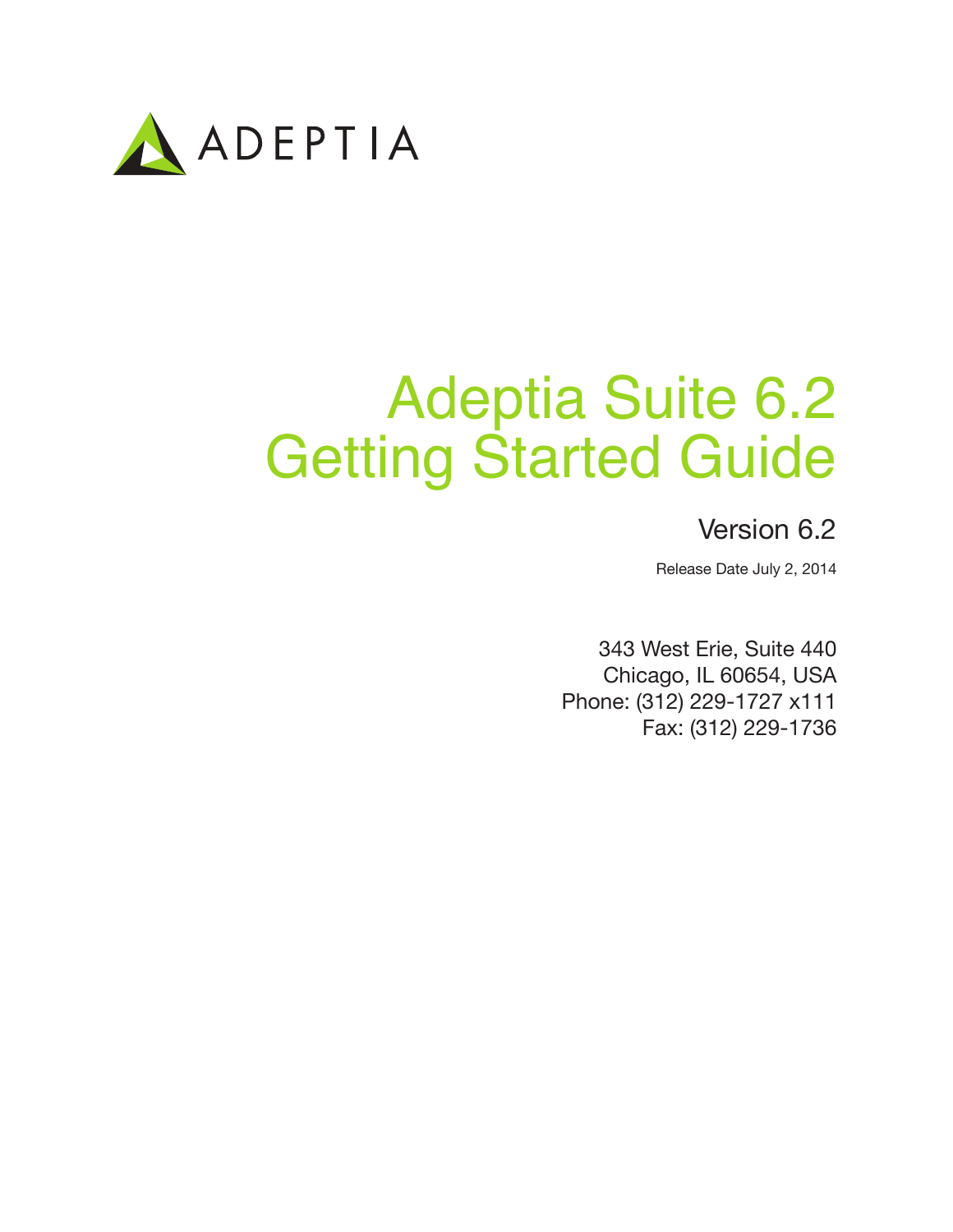## DOCUMENT INFORMATION

Adeptia Suite *Getting Started Guide* Adeptia Suite Version 6.2 Printed June 2014 Printed in USA

#### **Adeptia Support Information**

For support queries, please contact us at support@adeptia.com. Access the Adeptia Web site at the following URL:

www.adeptia.com

### **Copyright**

Copyright © 2014-2015 Adeptia, Inc. All rights reserved.

#### **Trademarks**

Adeptia™ is a trademark of Adeptia, Inc. All other trademarks and registered trademarks are the property of their respective owners.

#### **Confidentiality**

The information set forth herein represents the **Confidential and Proprietary Information of Adeptia**. Such information shall only be used for the express purpose authorized by Adeptia and shall not be published, communicated, disclosed or divulged to any person, firm, corporation or legal entity, directly or indirectly, or to any third person without the prior written consent of Adeptia.

#### **Disclaimer**

Adeptia, Inc. provides this publication "as is" without warranty of any kind, either express or implied. In no event shall Adeptia be liable for any loss of profits, loss of business, loss of use or data, interruption of business, or for any indirect, special, punitive, incidental, or consequential damages of any kind.

No part of this work covered by Adeptia © herein is to be reproduced in any form or by any means — graphic, electronic, or mechanical — including photocopying, recording, taping, or storage in an information retrieval system, without prior written permission from Adeptia.

This publication is subject to replacement by a later edition. To determine if a later edition exists, contact [www.adeptia.com.](http://www.adeptia.com/)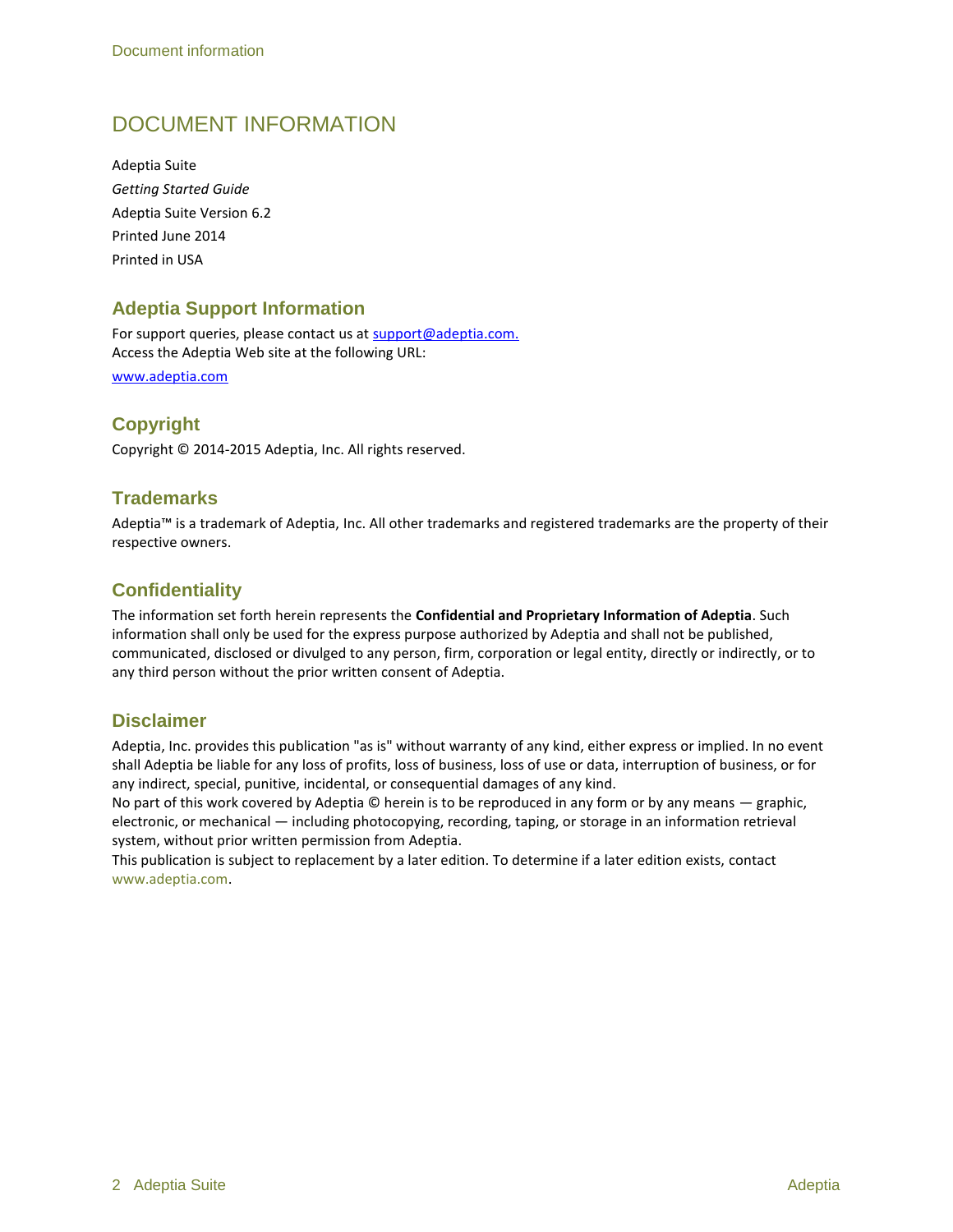## <span id="page-2-0"></span>**TABLE OF CONTENTS**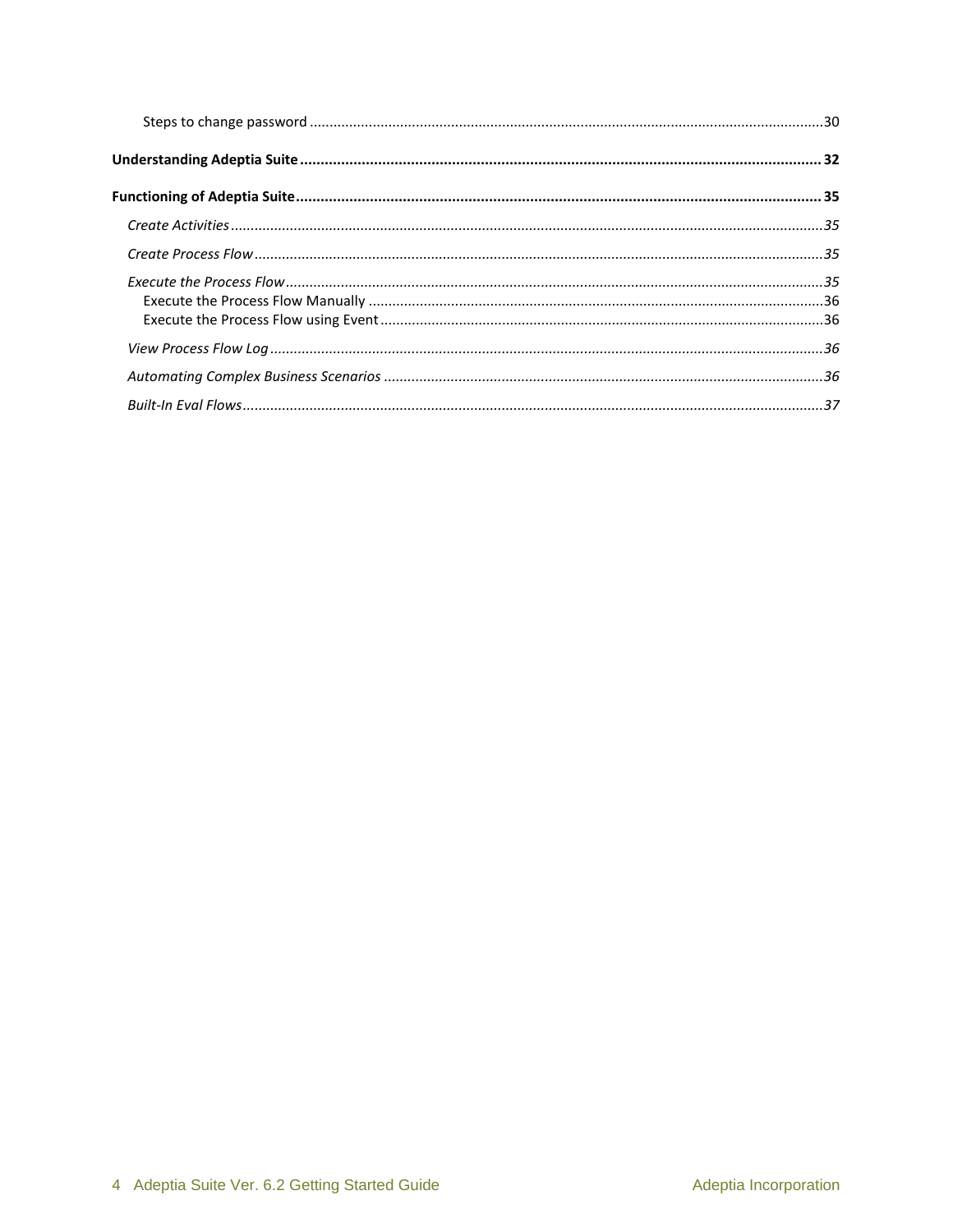## <span id="page-4-0"></span>**PREFACE**

This document is intended as a reference for those working with Adeptia Suite for the first time. For first time users, it is recommended that you step through the material in a sequential fashion.

#### **Target Audience**

This document is intended for all users of Adeptia Suite, but primarily guides first-time users who are still unfamiliar with the Adeptia environment.

#### **Pre-requisites**

It is assumed at this point that you have downloaded Adeptia Suite and installed it on your machine.

#### **Other resource materials**

The following other resource materials are available.

| <b>Title</b>                        | <b>Description</b>                                                                                                                                                                                                                                               |
|-------------------------------------|------------------------------------------------------------------------------------------------------------------------------------------------------------------------------------------------------------------------------------------------------------------|
| <b>Installation Guide</b>           | This document provides guidelines for installing<br>Adeptia Suite on Microsoft Windows and<br>Linux/Solaris operating systems.                                                                                                                                   |
| <b>Developer Guide</b>              | This document covers a detailed description of all<br>activities and services of Adeptia Suite that are<br>available to a developer. It acts as a guideline to<br>use these services seamlessly and use them in a<br>design environment using Adeptia Suite.     |
| <b>Business User Guide</b>          | This document covers a detailed description of all<br>features of Adeptia Suite that are available to a<br>business user. It acts as a guideline to use these<br>features seamlessly and perform them in a<br>business environment using Adeptia Suite.          |
| <b>Modeler and Simulation Guide</b> | This document provides an overview of Process<br>Modeler and Simulation features of Adeptia Suite<br>and covers the description and usage of these<br>tools. It guides you to seamlessly use these tools to<br>analyze, optimize and enhance a business process. |
| <b>Admin Guide</b>                  | This document provides a detailed description of<br>the Administrative features of Adeptia Suite. It<br>guides you to seamlessly manage the                                                                                                                      |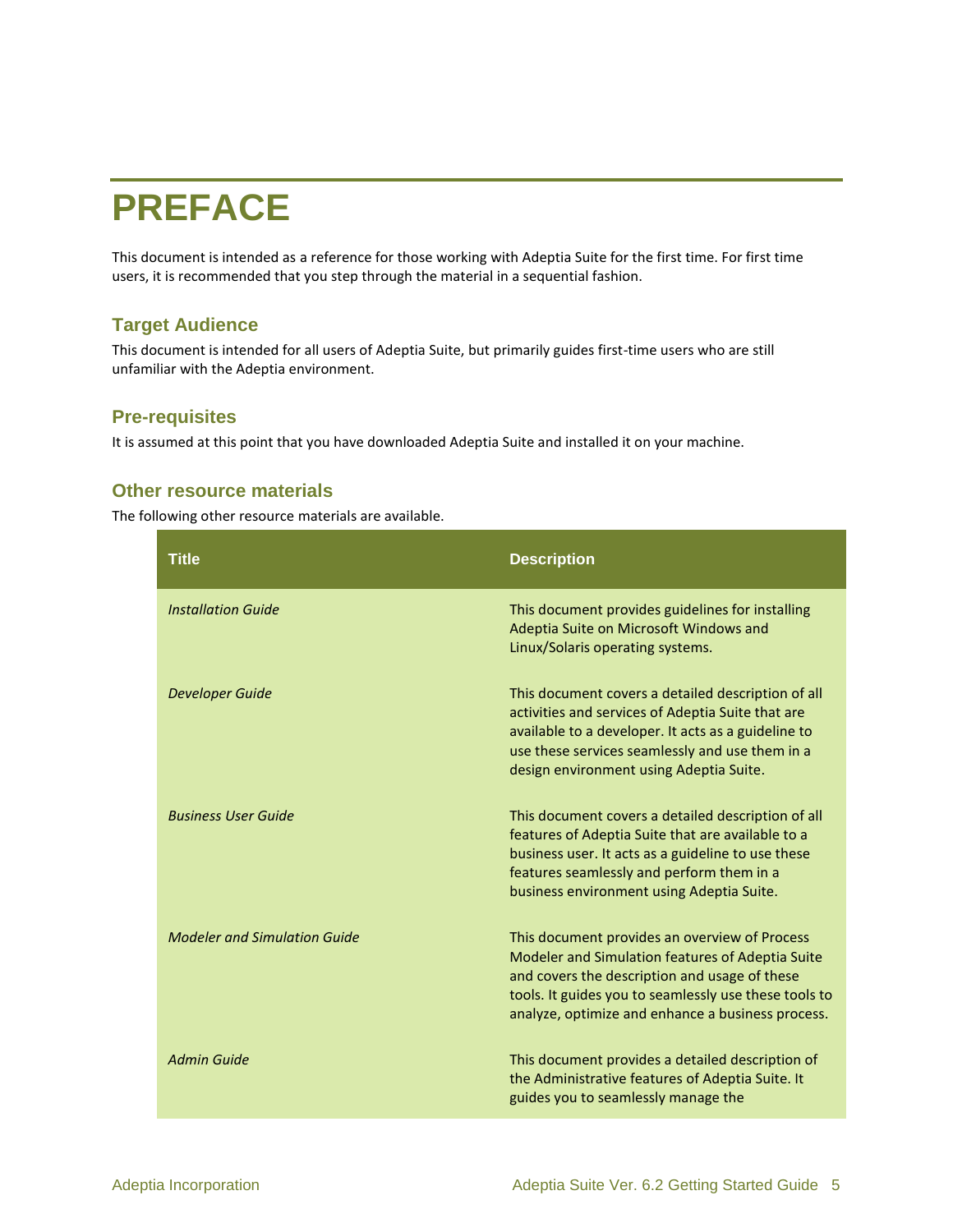functioning, design and integration of business processes using these administrative features.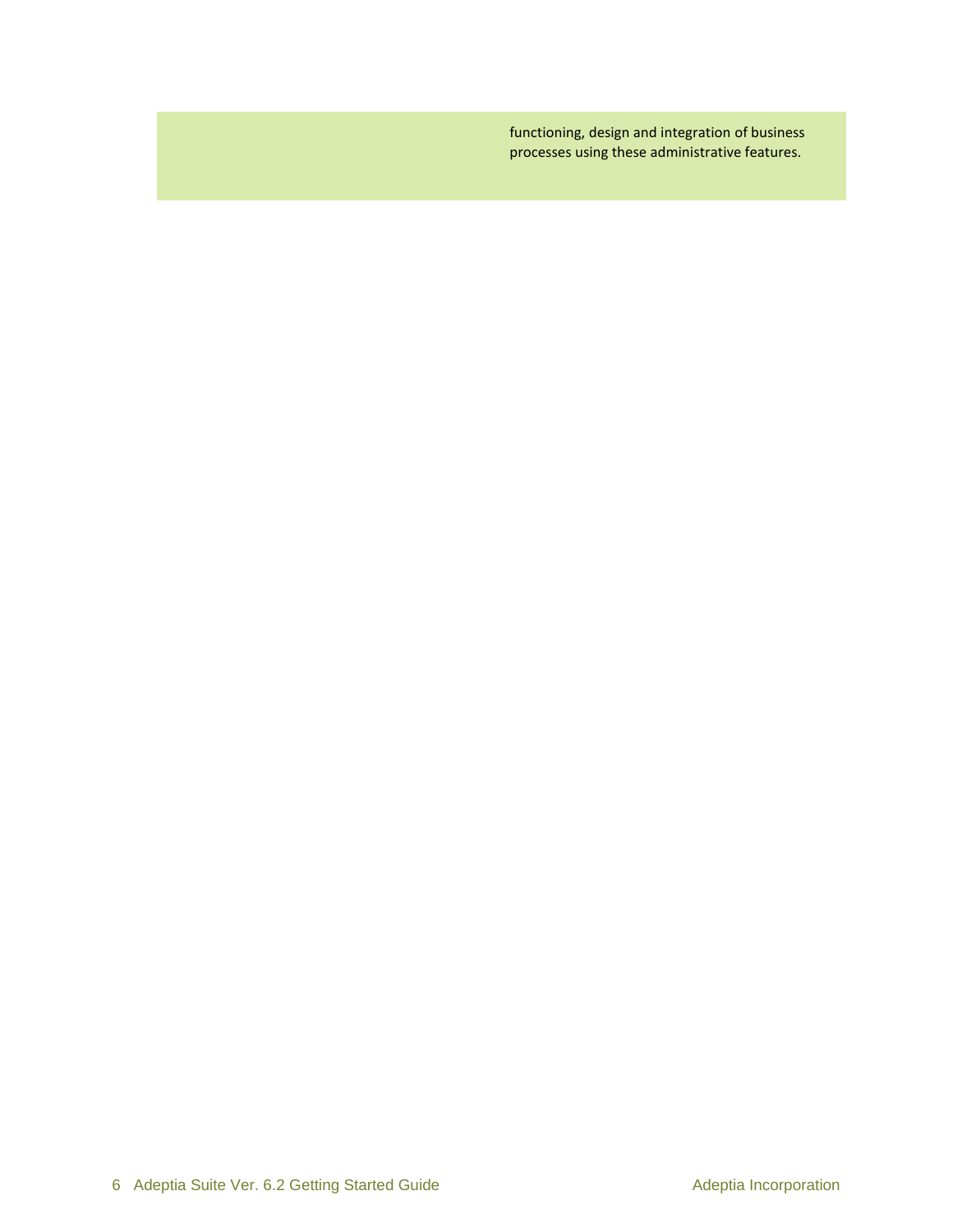## <span id="page-6-0"></span>**HOW IS THIS GUIDE ORGANIZED?**

This guide is organized into the following sections:

| <b>Section</b>                     | <b>Description</b>                                            |
|------------------------------------|---------------------------------------------------------------|
| <b>Preface</b>                     | Introduction to this document                                 |
| <b>Introducing Adeptia Suite</b>   | About Adeptia Suite                                           |
| <b>Overview of Adeptia Suite</b>   | Architecture and structure of Adeptia Suite                   |
| <b>Log into Adeptia Suite</b>      | Starting kernel and WebRunner and login into<br>Adeptia Suite |
| <b>Understanding Adeptia Suite</b> | Adeptia Suite Home Page                                       |
| <b>Functions of Adeptia Suite</b>  | Creating and executing Process flows.                         |

## <span id="page-6-1"></span>**CONVENTIONS**

The following tables list the various conventions used in Adeptia documentation. We follow these conventions to help you quickly and easily identify particular elements, processes, and names that occur frequently in documents.

#### **Typographical conventions**

This guide uses the following typographical conventions:

| <b>Convention</b> | <b>Description</b>                                                                                                                                                                                                                      |
|-------------------|-----------------------------------------------------------------------------------------------------------------------------------------------------------------------------------------------------------------------------------------|
| <b>Bold text</b>  | Indicates one of the following:<br>Screen element<br>$\bullet$<br>New terminology<br>$\bullet$<br>A file or folder name<br>$\bullet$<br>A control in an application's user interface<br>$\bullet$<br>Important information<br>$\bullet$ |
| Italic text       | Indicates a reference or the title of a publication.                                                                                                                                                                                    |
| Monospaced text   | Indicates code examples or system messages.                                                                                                                                                                                             |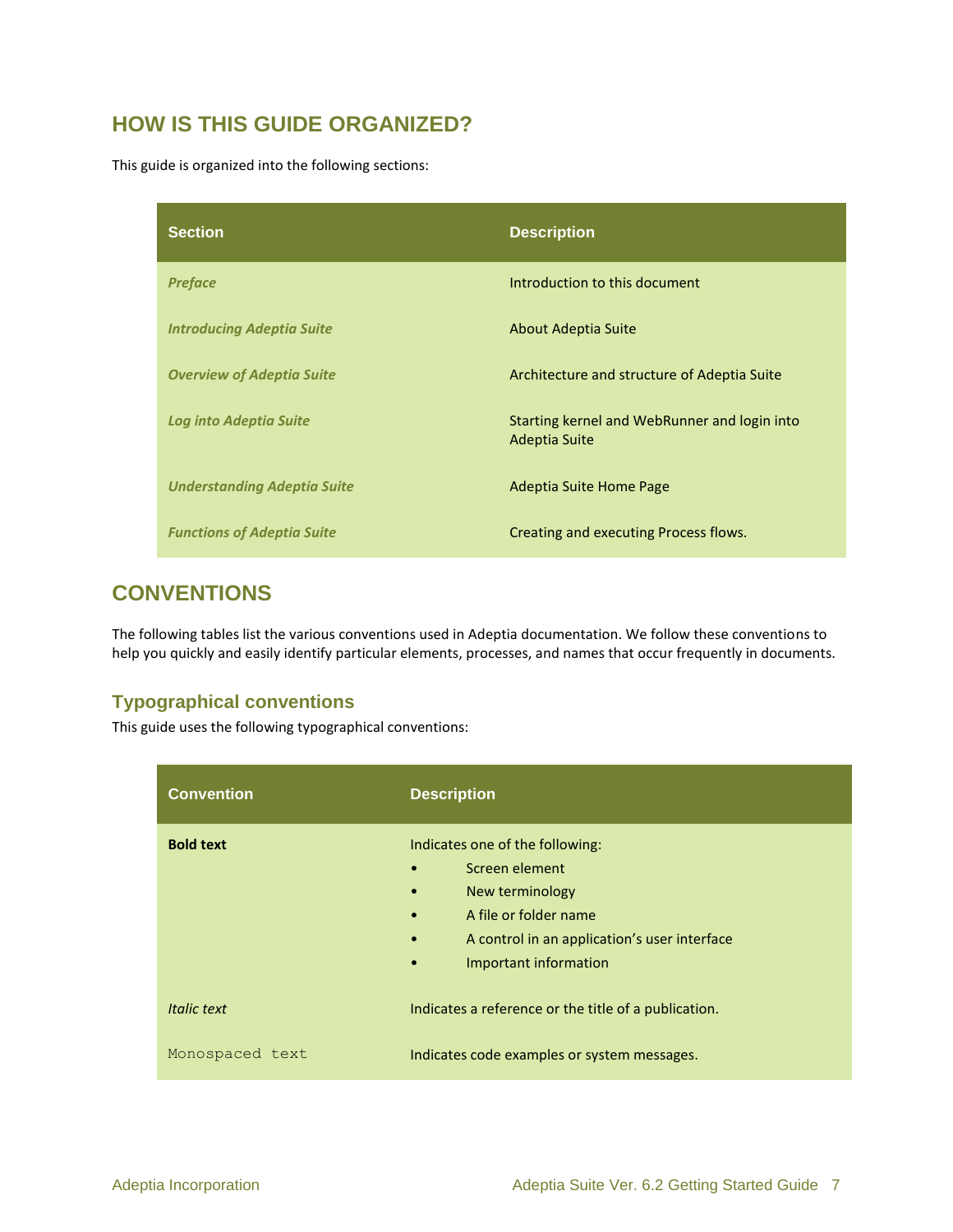| <b>Convention</b>    | <b>Description</b>                             |
|----------------------|------------------------------------------------|
| Monospaced bold text | Indicates system commands that you enter.      |
| <b>Hyperlink</b>     | Indicates an Internet link to target material. |

#### **Graphical conventions**

This guide uses the following graphical conventions:

| <b>Convention</b> | <b>Description</b>                                                                    |
|-------------------|---------------------------------------------------------------------------------------|
| Ŧ                 | Indicates additional information that may be of<br>interest to the reader.            |
|                   | Indicates cautions that, if ignored, can result in<br>damage to software or hardware. |

## <span id="page-7-0"></span>**CONTACTS/REPORTING PROBLEMS**

These sections present contact information for a variety of situations.

#### **Sales**

In case of any sales queries, please contact us at *sales@adeptia.com*.

#### **Support**

For support queries, please contact us at *support@adeptia.com*.

#### **Latest updates and information**

For the latest updates and information, please visit us at *www.adeptia.com*.

## **Adeptia Web site**

Access the Adeptia Web site at the following URL: *www.adeptia.com*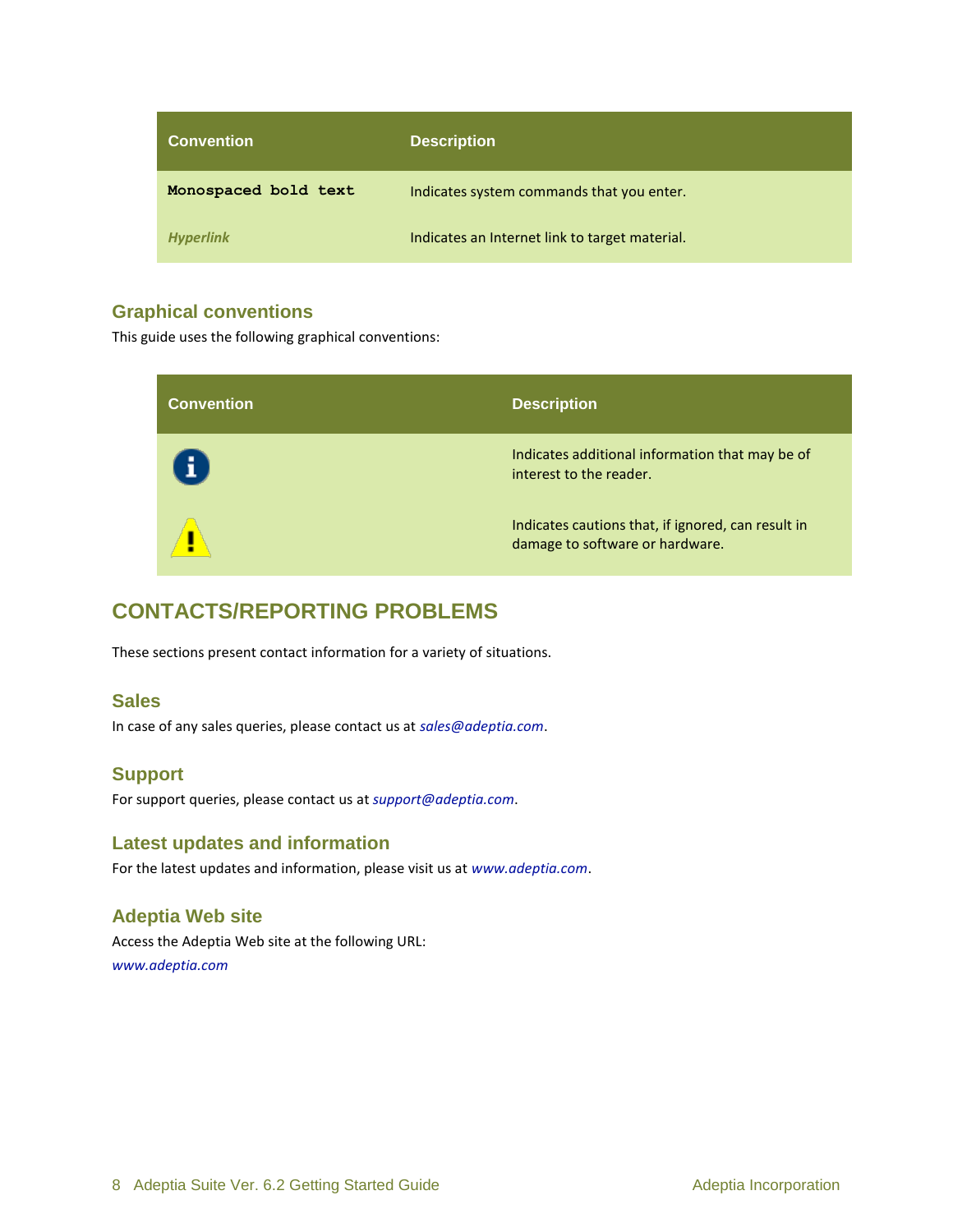## <span id="page-8-0"></span>**INTRODUCING ADEPTIA SUITE**

Adeptia Suite is a Web-based enterprise software product to manage, automate and optimize business processes. It allows you to document and manage processes to make them consistent, repetitive, and visible. The Adeptia Suite enables integration of disparate systems to manage enterprise-wide crucial information and automate information exchange. Its reporting capabilities provide transparent view of performance of business processes and resources, thus enabling their optimization.

Adeptia Suite comprises of four different product Editions that are designed to meet different business requirements. These product Editions are outlined as:

- **•** [Enterprise](#page-8-1)
- [Premier](#page-8-2)
- [Professional](#page-8-3)
- [Express](#page-8-4)

## <span id="page-8-1"></span>**ENTERPRISE**

Comprehensive Integration and BPM solution for centrally managing and running all integration interfaces, services and process flows from one place.

It is an all-in-one complete solution development platform.

### <span id="page-8-2"></span>**PREMIER**

Build rich, flexible, and powerful business solutions using process-centric integration software.

It is a solution Development Platform for developers to build web-based, data-centric business solutions.

## <span id="page-8-3"></span>**PROFESSIONAL**

Rich Connectivity with Complete Application Integration, SOA Enablement, ESB solution. Design flexible, custom flows. Any-to-Any Integration, Services Enablement.

## <span id="page-8-4"></span>**EXPRESS**

Basic Connectivity focused on ETL scenarios for data aggregation and transformation. Ideal for BI & Data warehousing needs.

It supports app-to-app and B2B integration connections.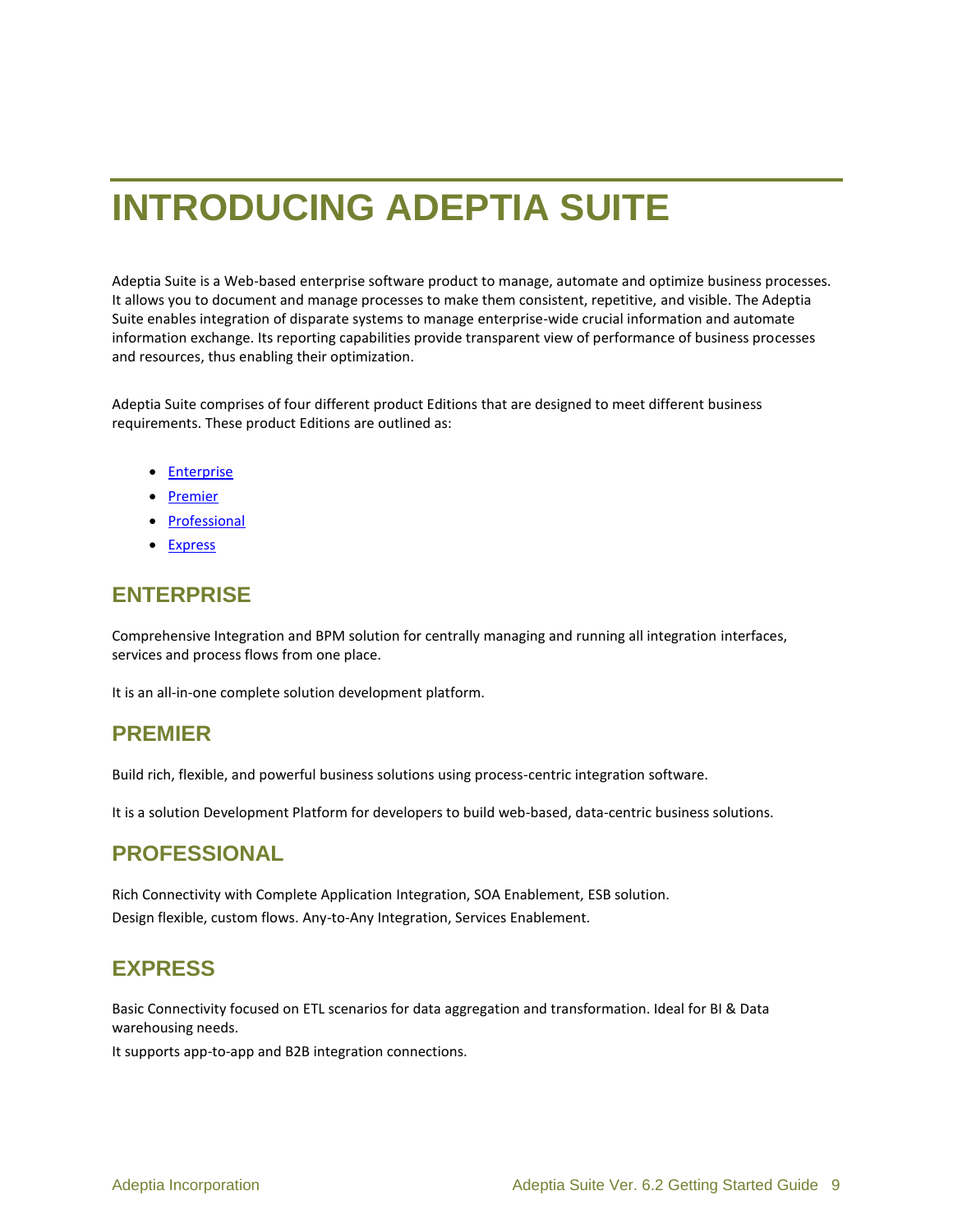## <span id="page-9-0"></span>**TARGET AUDIENCE**

The Adeptia Suite can be used by the following users:

- **Administrators**: These users (for example, IT Professionals) can create and manage Adeptia Suite objects (activities), administer activities such as user creation, update, and execute process flows.
- **Developers**: These users can use activities offered by Adeptia Suite to design, create and execute activities, process models and process flows.
- **Business Users***:* Business users can view and monitor tasks, solution and performance reports of all activities and users created in Adeptia Suite.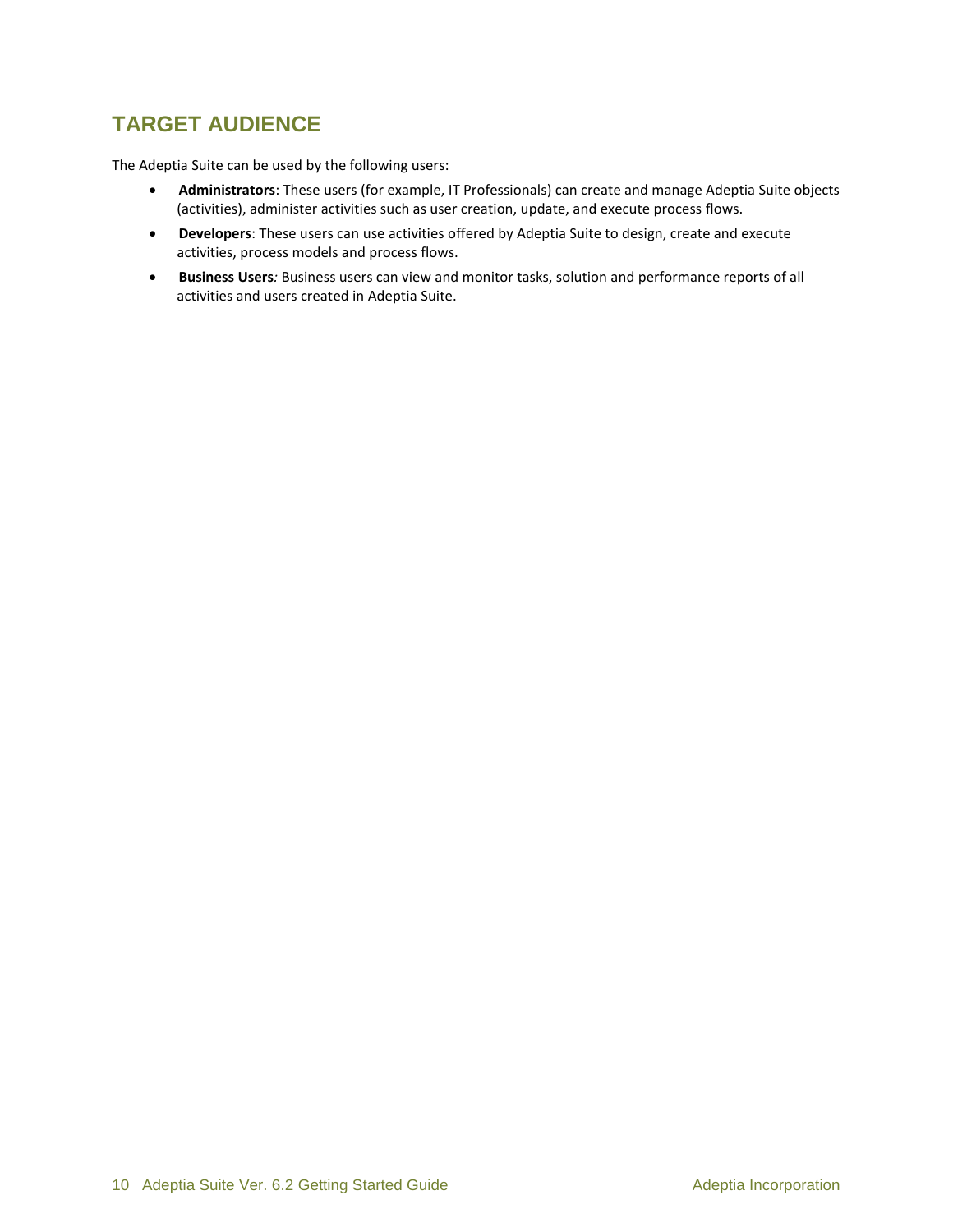## <span id="page-10-0"></span>**OVERVIEW OF ADEPTIA SUITE**

This chapter covers the following topics:

- [Architecture of Adeptia Suite](#page-10-1)
- [Key Terms used in Adeptia Suite](#page-13-0)
- **[User Types defined in Adeptia Suite](#page-15-0)**
- [Structure of Adeptia Suite](#page-16-0)
- Top-Down vs. [Bottom-Up Approach](#page-22-1)

## <span id="page-10-1"></span>**ARCHITECTURE OF ADEPTIA SUITE**

Adeptia Suite is a Java-based application designed using the J2EE framework. It is built using the state-of-the-art technologies and open standards. It uses XML, XSLT, Java (JMX, JDO, JCA, JMS, etc) Swing and web services. XML is the core data format used in the integration component. However, the application supports a wide range of disparate formats and structures.

The Adeptia Suite utilizes the typical N-tier application architecture. This is displayed in [Figure 1.](#page-10-2)



Figure 1: Tier Application Architecture

<span id="page-10-2"></span>Its unique feature is that Presentation Layer is completely web-based, and thus can be used by business users or developers from anywhere at any time. The user-interface layer is used by developers at design time and by business users at run time to interact with workflow tasks. The Application Layer is a set of java-based server side programs residing on the central server and is used for executing process flows. The Data Layer represents the database, where all business rules, design rules, activity instances and process flows are stored. Run time logs are also stored in the database.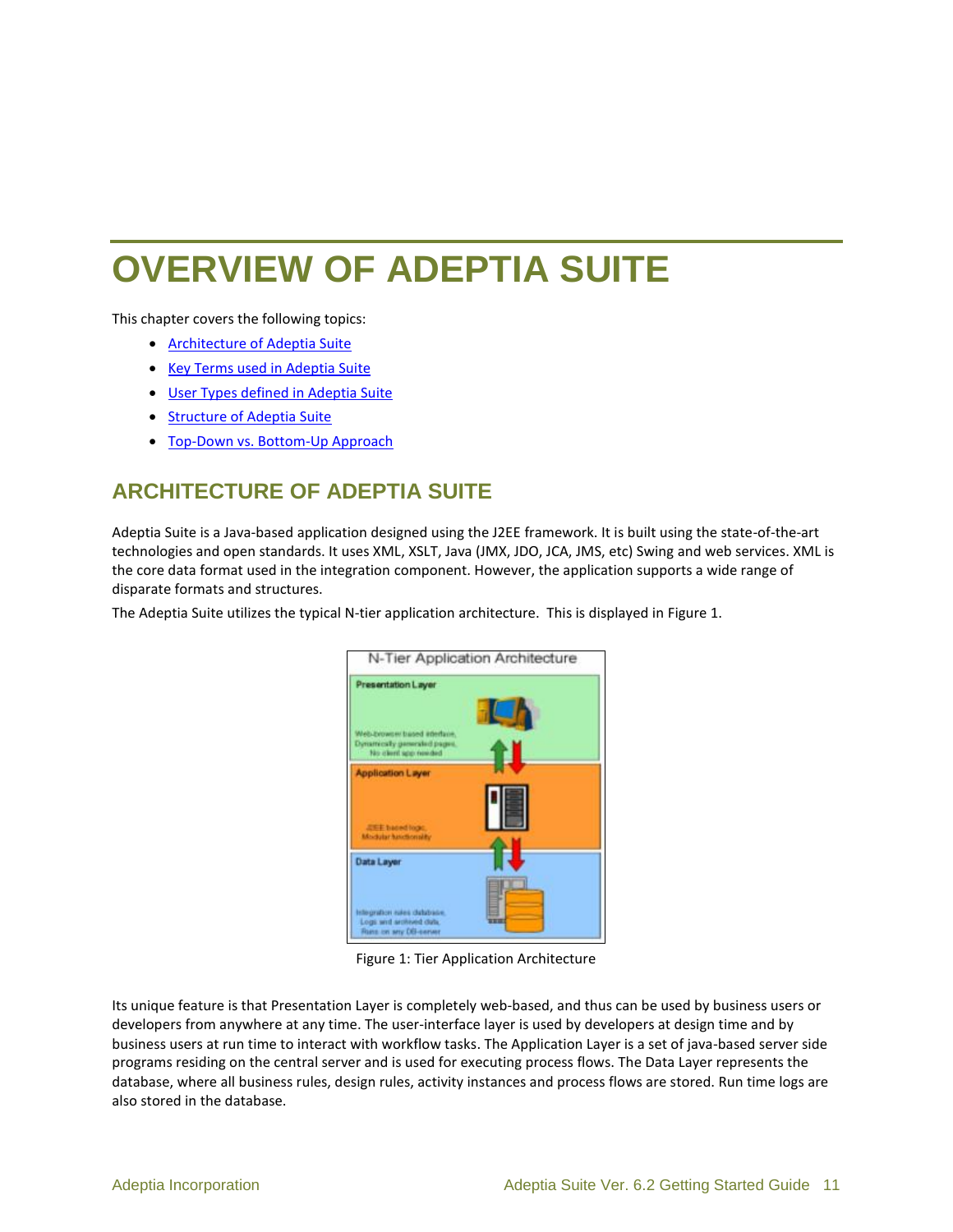The Adeptia Suite follows a Hub-and-Spoke model in terms of deployment in an IT infrastructure. It acts as a central hub, with connections to other systems and external partners as spokes in this model. The main server implements and executes process flows and integrations. It achieves great scalability in performance using its clustering feature. Additionally, it follows a Store and Forward framework. Any incoming data can be archived and then converted into an XML format for further processing.

#### <span id="page-11-0"></span>**Modular Design**

Adeptia Suite leverages a modular architecture that facilitates greater flexibility and extensibility. This modular design is depicted in [Figure 2.](#page-11-2)



Figure 2: Modular Design

<span id="page-11-2"></span>This approach has enabled the application to offer additional features and functionality. The biggest advantage is that the customers can easily expand the product and add their own custom modules for serving their business needs.

The N-tier architecture easily segregates the Presentation, Application and Data layers into independent modules. The Adeptia Suite functionality is further separated into independent modules. For example, in the Application layer, the Process Engine, Events, Transport, Transformation and Workflow features are all parts of separate modules.

This modular design facilitates the expansion of the Adeptia Suite by adding custom programs as new services in the process flow. Custom transports and application integration components can be easily configured to access legacy systems. Custom parsers, schemas can be added to support additional file formats.

#### <span id="page-11-1"></span>**Scalability**

Adeptia Suite supports distributed execution by clustering of multiple nodes that run parallel on separate servers for load balancing and failover capability. This enables scalability in terms of both processing large data volumes, and large number of concurrent transactions.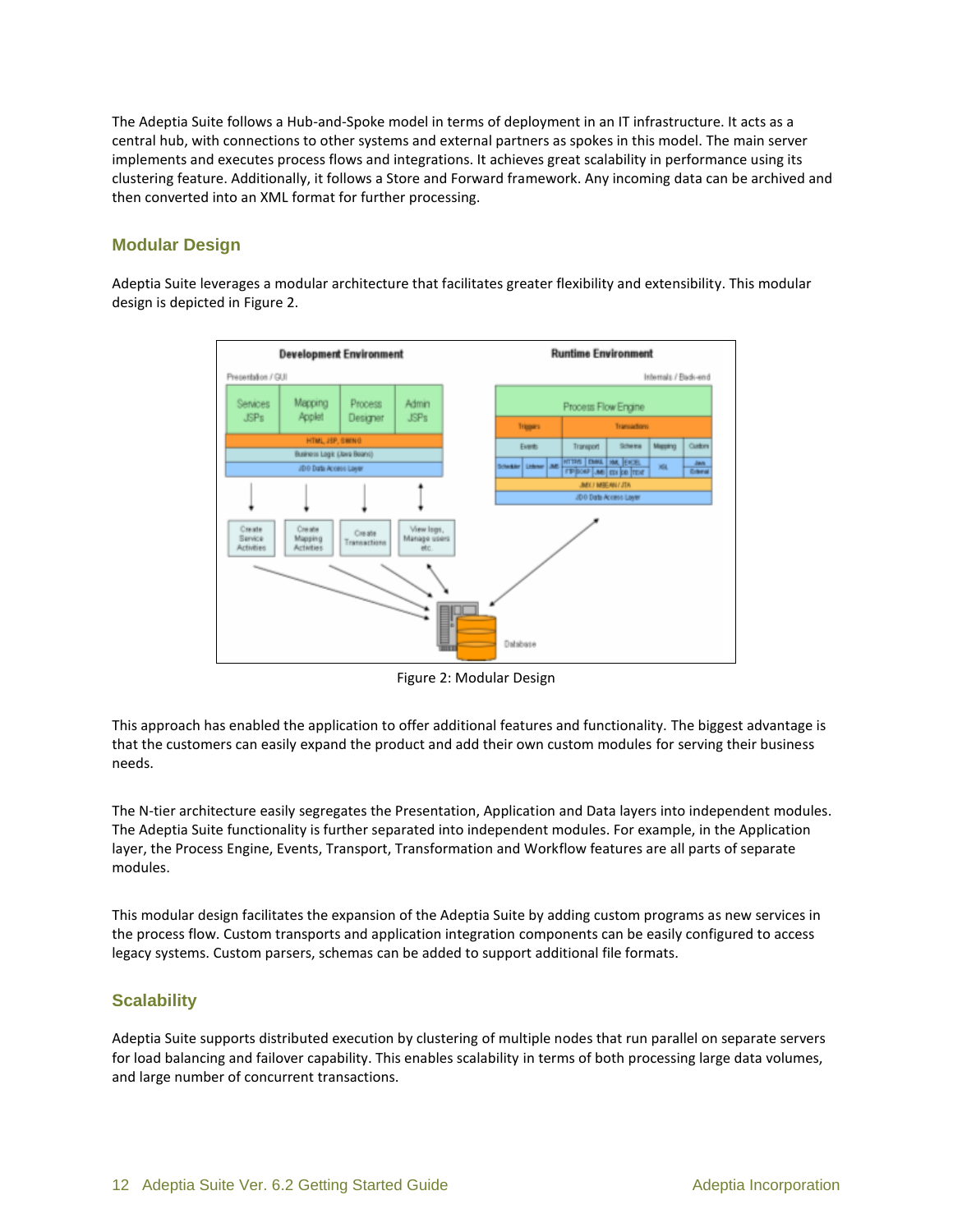To enable clustering, the Adeptia Suite is installed on a set of servers that act as nodes in a cluster. A cluster actually represents multiple instances of the Application layer, each running on a separate server, and sharing one back-end data layer i.e. the database. The Presentation Layer also runs from one server.

To create a cluster, a network of nodes is created. One node acts as the primary node and the other nodes are secondary nodes. When process flows are triggered, they are distributed among the nodes of the cluster for execution. If a secondary node goes down in a cluster, it is taken out of the available list and the process flow execution is distributed among the other secondary nodes in the cluster. If a primary node goes down in the cluster, then a secondary node is automatically assigned as the new primary node that continues the process flow execution.

A simple round-robin algorithm is used for distribution in the cluster. A complete process flow is assigned to a node for execution, thus ensuring that every activity of the process flow is run from that node.

#### <span id="page-12-0"></span>**Service Oriented Architecture**

Customers deploy business solutions in the Adeptia Suite, based on the Service Oriented Architecture (SOA). Its unique feature enables the Adeptia Suite to allow SOA for a heterogeneous environment of Web services and other services.

The Adeptia Suite achieves to be a successful and complete service-based solution by offering a wide range of services. These are outlined as:

- Ability to create independent, reusable services or activities
- Manage repository of these services or activities
- Ability to organize tasks in a process flow that represents a business function
- Ability to expose these business processes to be used by other applications

Many services such as triggers, data transport, transformation, workflow and web services are pre-built in the Adeptia Suite. Developers create instances of these services, which are referred to as activities. These activities are reusable in multiple process flows. Developers can create custom services or add existing activities into the Adeptia Suite. These services can be web services or custom programs. All these services are added in a service repository and activities may be assigned to these services with varied user permissions.

Process flows are created by sequencing individual activities together to create a complex and fully functional business process flow. A process flow represents a complete business operation such as 'Manage and process web site orders'.

A process flow can also be used in another process flow. It can be called as a sub-process in another process flow. Additionally, it can be published as a Web service and used in other processes or applications.

#### <span id="page-12-1"></span>**Deployment Model**

Adeptia Suite is delivered as a single product and can be deployed with one installation exercise. It is opposed to its competitor products that adopt a tool-kit approach and require installation of many different tools and products.

When the Adeptia Suite is installed on a server, it installs all code modules related to Presentation, Application and Data layers. The back-end database can be installed on the same server or on another database server.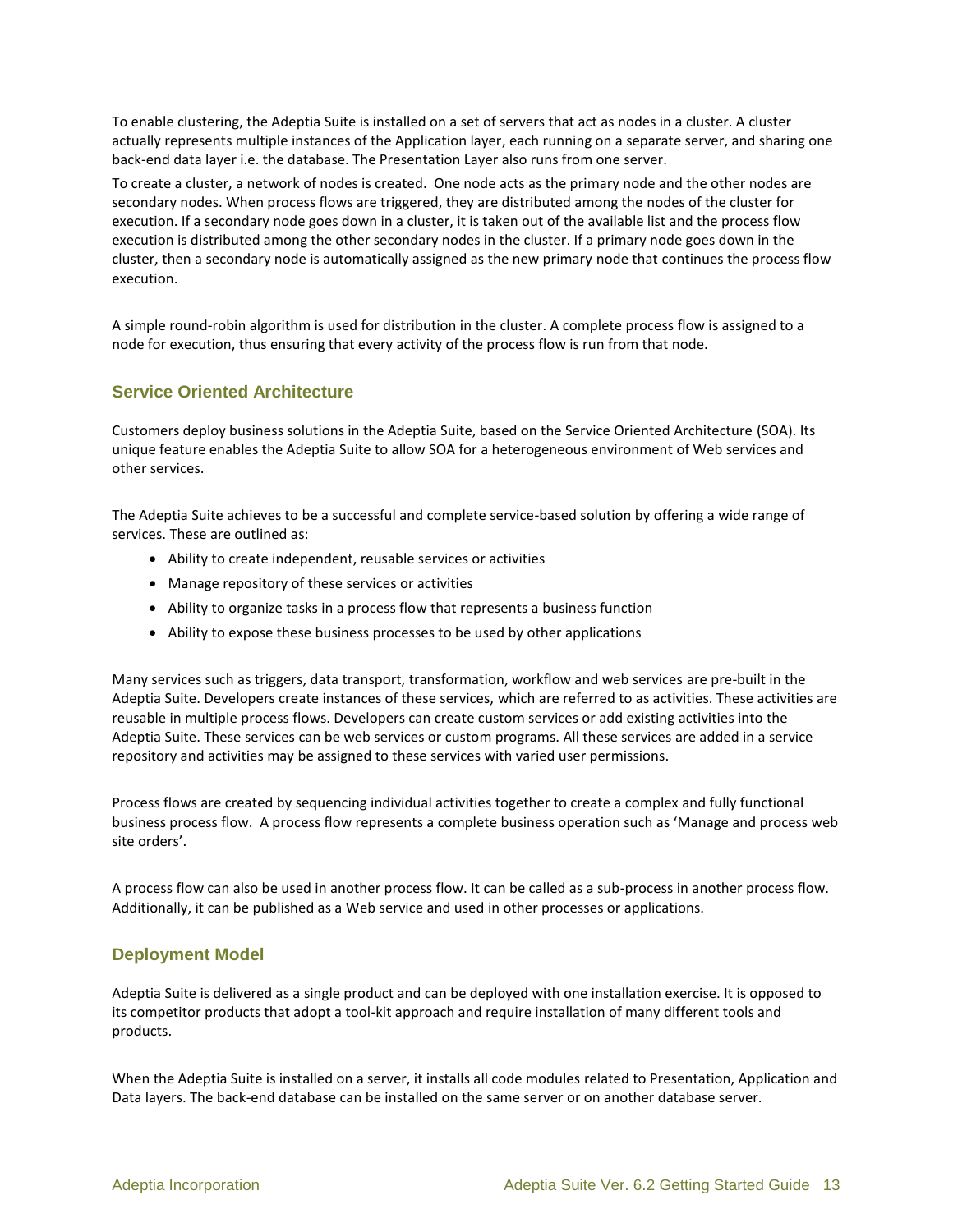Depending upon the expected data and transaction volumes, clustering of nodes is setup facilitating enhanced performance and scalability. Similarly, backup database can be setup to ensure higher uptime. The deployment model is depicted in [Figure 3](#page-13-1)



Figure 3: Deployment Model

<span id="page-13-1"></span>The typical deployments of the Adeptia Suite in a customer environment are described below:

- **Production Server:** This will be the instance of the Adeptia Suite that is used for the final production environment. There will be multiple production servers to create a cluster.
- **Development Server:** This will be the instance of the Adeptia Suite that is used by developers for design, creation and development of activities and process flows. Once a process flow is complete, it is migrated to the Production Server for deployment.
- **Staging and Testing Server:** This will be the instance of the Adeptia Suite that is used when the process flows are complete and before they are deployed on the Production Server. The process flows are used for staging, testing and user acceptance. This is optional and may be combined with the Development Server.

## <span id="page-13-0"></span>**KEY TERMS USED IN ADEPTIA SUITE**

The key terms used in the Adeptia Suite are defined in the table below.

| Table1: Key Terms used in Adeptia Suite |  |  |  |  |  |
|-----------------------------------------|--|--|--|--|--|
|-----------------------------------------|--|--|--|--|--|

| <b>Terms</b> | <b>Definition</b>                                                                                                                                                                                                                                       |
|--------------|---------------------------------------------------------------------------------------------------------------------------------------------------------------------------------------------------------------------------------------------------------|
| Service      | A service is a type or class of distinct business tasks or actions. It represents a<br>specific feature category of the product. The Adeptia Suite supports many pre-<br>built services such as FTP, Email, Database, etc. Additionally, it also allows |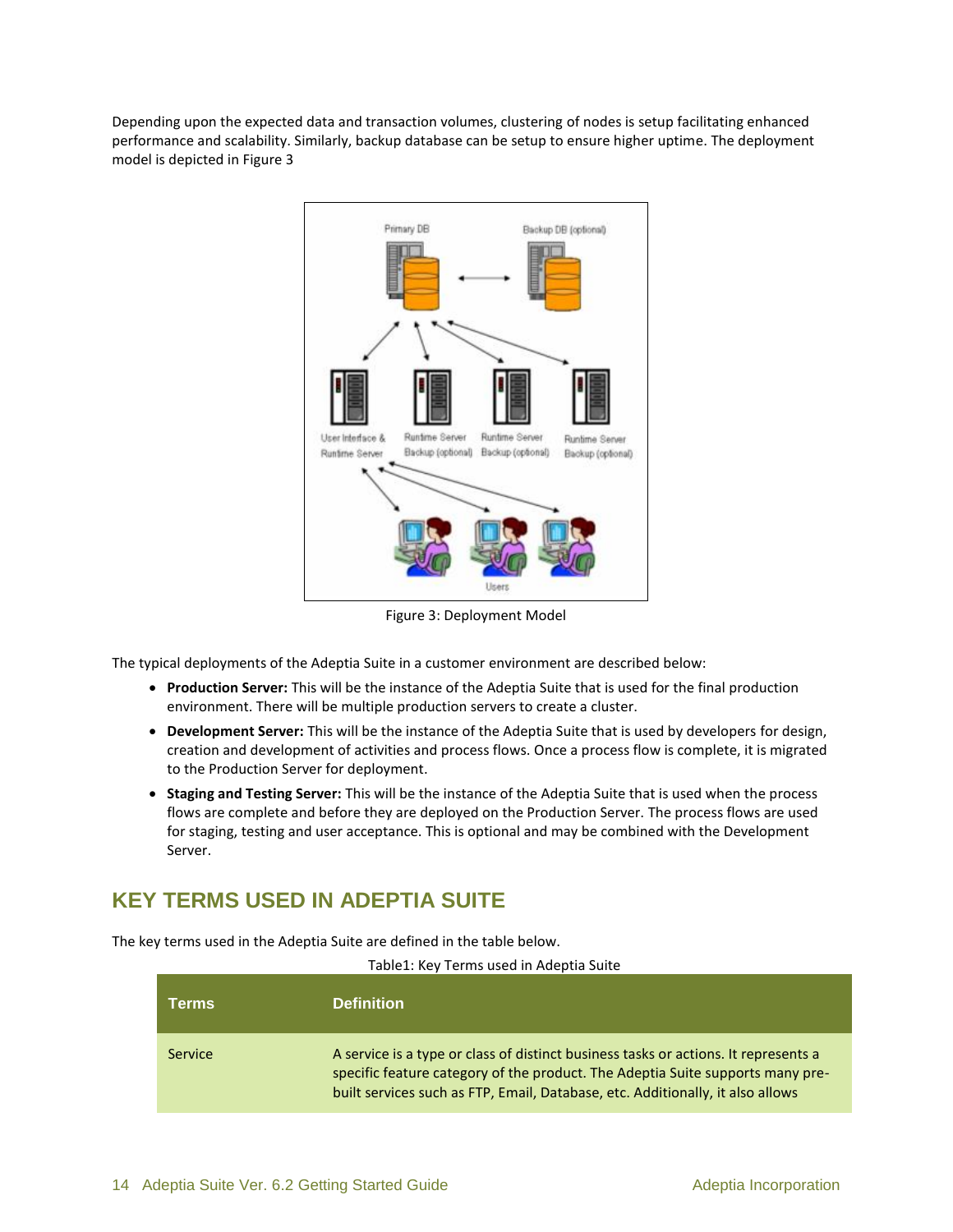|                       | users to add a customized service such as an external custom program.                                                                                                                                                                                                                                                                                                                                                                                                                                                     |
|-----------------------|---------------------------------------------------------------------------------------------------------------------------------------------------------------------------------------------------------------------------------------------------------------------------------------------------------------------------------------------------------------------------------------------------------------------------------------------------------------------------------------------------------------------------|
| Activity              | An activity is an instance of a service. It is an actionable business task and is<br>executed at runtime.                                                                                                                                                                                                                                                                                                                                                                                                                 |
| <b>Process Model</b>  | A Process Model is a tool for representing business processes of an<br>organization, such that the current processes may be analyzed and improved<br>in the future. It acts a blueprint for a process flow.                                                                                                                                                                                                                                                                                                               |
| <b>Process Flow</b>   | A Process flow is a set of activities arranged in a sequence to perform a<br>specific task(s). It is created by connecting various activities that are then<br>executed in the run-time environment.                                                                                                                                                                                                                                                                                                                      |
| <b>Trigger</b>        | A trigger is an event that initiates the execution of a process flow. It is required<br>to deploy a process flow.                                                                                                                                                                                                                                                                                                                                                                                                         |
| <b>Business Users</b> | Business users are analysts and managers who work on a business process<br>flow that is automated with the Adeptia Suite. They own the process flow,<br>specify the business rules, make decisions and monitor the progress. They<br>interact with developers during design time to specify the requirements of the<br>process flow to be deployed. Once it is deployed, they interact with the<br>running process flow using the Human Workflow service. Primarily, they<br>interact with the Adeptia Suite at run time. |
| <b>Developers</b>     | Developers are the IT team members who design and implement the activities<br>and the process flows, in addition to managing the Adeptia Suite on an<br>ongoing basis. They interact with the Adeptia Suite primarily during design<br>time. External consultants who help in deploying the Adeptia Suite too are<br>referred to as developers.                                                                                                                                                                           |
| WebDAV                | Web-based Distributed Authoring and Versioning (WebDAV) is a standard for<br>the exchange of data between web authoring tools and web servers. It is a set<br>of extensions to the HTTP protocol that enable editing of documents on a<br>remote web Server.                                                                                                                                                                                                                                                              |
| Workflow              | A workflow service allows business users to interact with running process<br>flows. It is an instance of a service that relates to a specific task done by a<br>specific business user in a specific manner.                                                                                                                                                                                                                                                                                                              |
| <b>Control Flow</b>   | A control flow represents the sequence of execution of activities in a process<br>flow. All business rules and logic of a process flow are enforced by a control<br>flow.                                                                                                                                                                                                                                                                                                                                                 |
| <b>Decision Node</b>  | A decision node is a type of control flow that determines which activity is to be<br>executed next, based on the prior results of the process flow.                                                                                                                                                                                                                                                                                                                                                                       |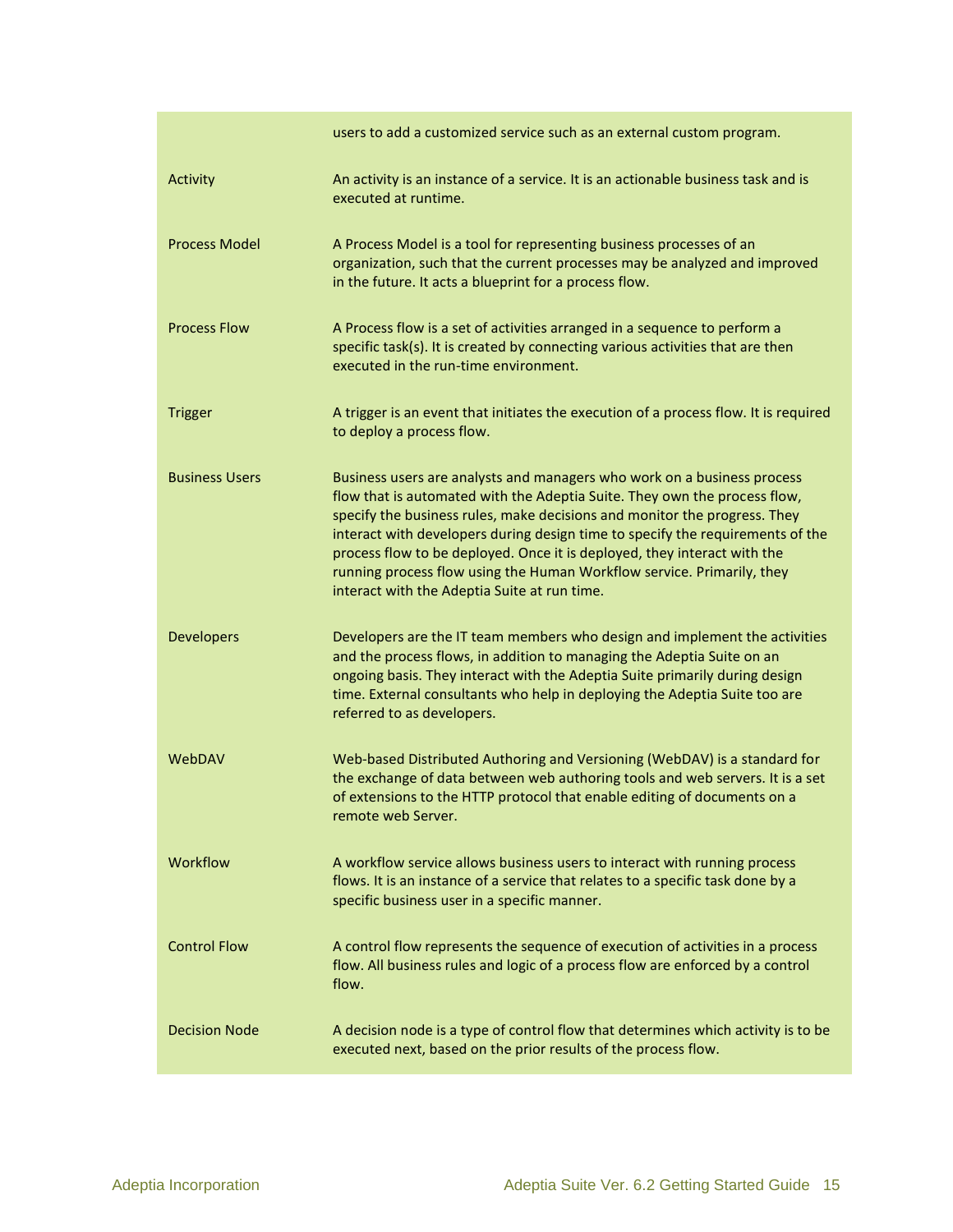| Design time | Design time is referred to the phase when business users document and<br>developers design and create activities and process flows. |
|-------------|-------------------------------------------------------------------------------------------------------------------------------------|
| Run time    | Run time is referred to the phase when the process flow that has already been<br>deployed, is executed.                             |

## <span id="page-15-0"></span>**USER TYPES DEFINED IN ADEPTIA SUITE**

There are four types of users defined in Adeptia Suite:

- [Admin](#page-15-1)
- [Group Admin](#page-15-2)
- [Developer](#page-15-5)
- **•** [Business User](#page-15-6)

#### <span id="page-15-1"></span>**Admin**

The *Administrator (*usually referred to as *Admin)* is pre-created in Adeptia and is entitled to all administrative tasks. The other users are created by the Administrator.

#### <span id="page-15-2"></span>**Group Admin**

Each group has one or more "*admin*", who is able to manage the users within that group. A *Group Admin* can create, edit and delete users within its group. *Group Admin* can also change the permissions of users and perform various tasks.

#### <span id="page-15-5"></span><span id="page-15-3"></span>**Developer**

<span id="page-15-6"></span>A Developer can create activities and design the workflow of the Adeptia Suite.

#### <span id="page-15-4"></span>**Business User**

A Business User can manage all tasks assigned to the user or his group, executes his solutions, monitor solutions and performance of users, and view all Adeptia Suite Logs. A business user's view can be categorized as:

- Normal
- Limited

#### *Normal*

A Business User with Normal view can see following workspace menu items:

- My Task
- My Documents
- My Solutions
- My Monitor
- History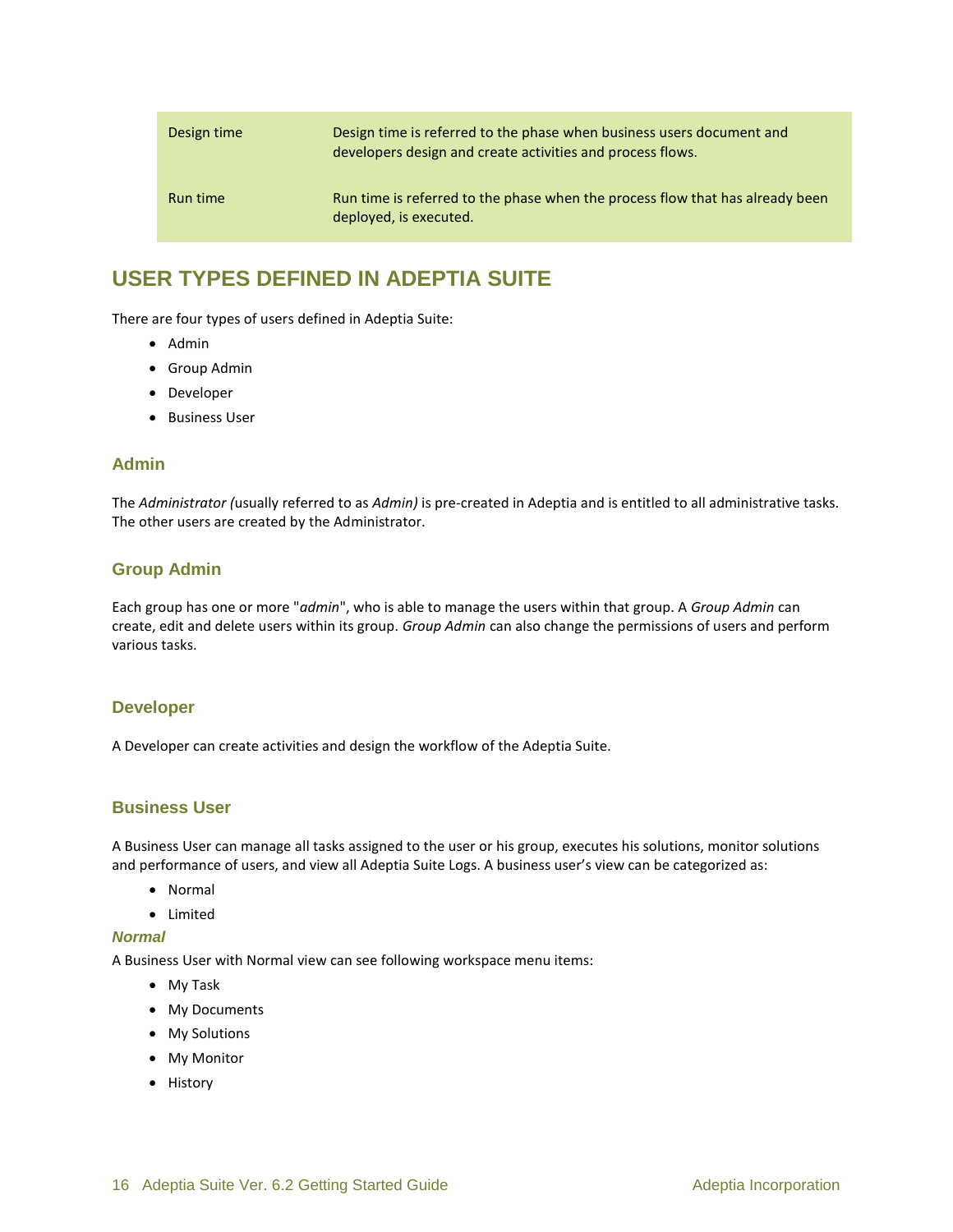#### *Limited*

A Business User with Limited view can see following workspace menu items:

- My Task
- My Documents
- My Solutions
- My Monitor



For details, refer to the Administrator *Guide*.

## <span id="page-16-0"></span>**STRUCTURE OF THE ADEPTIA SUITE**

The Adeptia Suite user interface is divided into four tabs:

- [Home](#page-16-1)
- [Develop](#page-16-2)
- **[Monitor](#page-20-0)**
- **•** [Administer](#page-22-0)

#### <span id="page-16-1"></span>**Home**

Within **Home** tab, the home page of Adeptia Suite is displayed. The home page is further divided into four sections: Develop, Execution, Monitor and Learn. From Develop section, you can develop the solution. From Execute section, you can execute the solution that you have developed. In the Monitor section, you can monitor the execution of the solution and the Adeptia Suite. Using Learn section, you can access online help, technical documentation and online forum.

#### <span id="page-16-2"></span>**Develop**

The **Develop** tab of Adeptia Suite allows *developer with process automation role* to implement process flows in order to automate them. It includes creation and implementation of all activities and services that are used to create the process flow and then automate it.

#### *Projects*

Projects allow you to manage the objects (activities and process flow) as per the projects you are working on. You can create different projects and keep your objects within these projects. You can do all the necessary operation like updation etc from Project page only. You do not have to go the Mange pages of these activities.

#### *Data Interface*

Data Interface is used to configure activities which can be overridden at execution time of the process flows. Using this interface, you can attach an event with the process flow and the activities that will be overridden at execution time of the process flows.

#### *Process*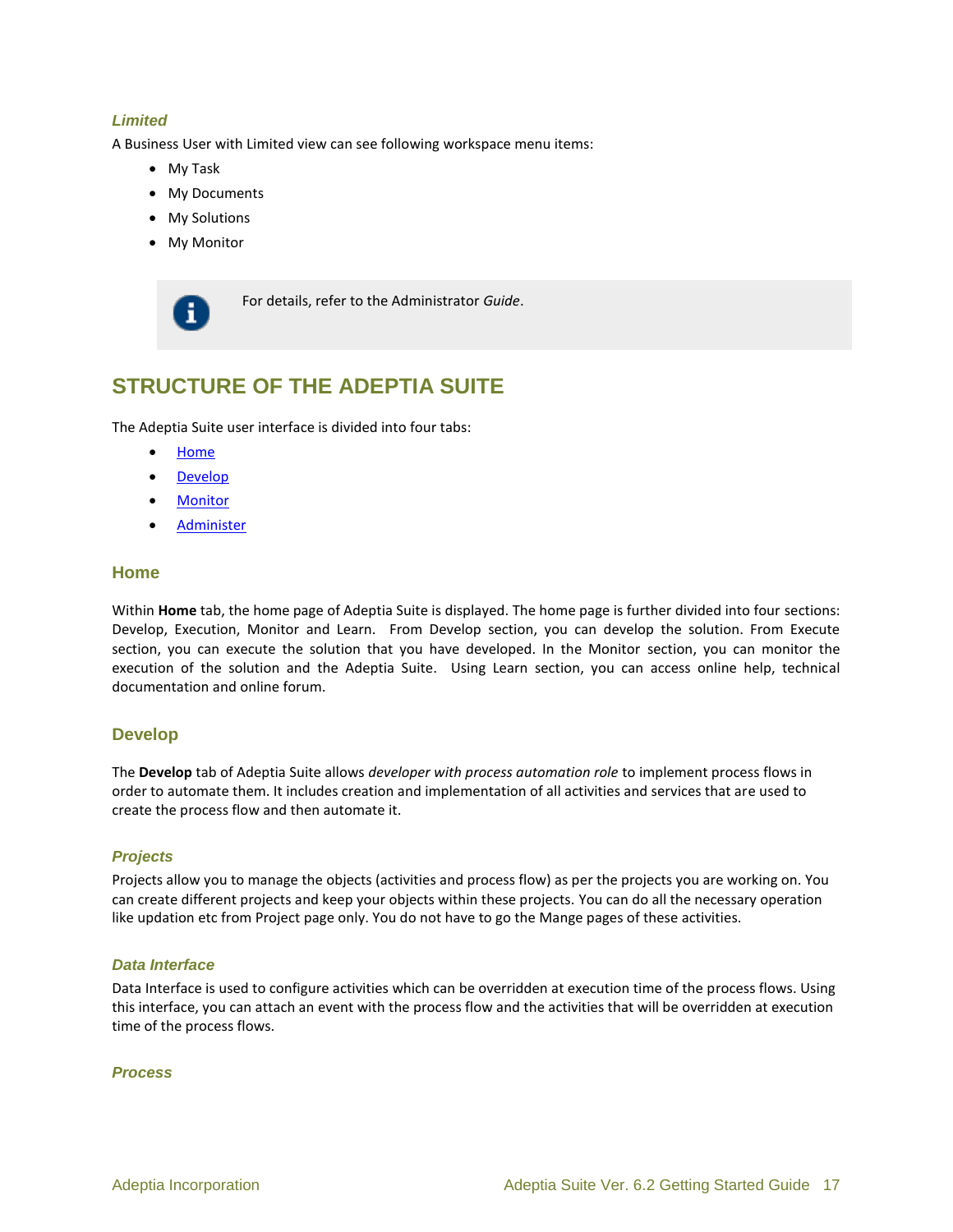The **Process** section of Adeptia Suite allows *developer with a process analyst role* to document analyze and simulate business processes.

This section comprises of the following function:

- **Process Model**: This is used to analyze, document and design effective business process flows. Once the model is created, it also helps simulate the process model.
- **Process Flow**: This is used to allow users to create customized process flows using BPMN Notations.

#### *Services*

- **Data Dictionary**: This is used to create and define record definitions that are commonly used in schemas. It can be created for following types of schemas:
	- **Positional:** This is used to create and record definitions commonly used in Positional schemas.
	- *EDI*: This is used to create and record definitions commonly used in EDI schemas.
- **Source**: This is used to identify specific data set (i.e., flat file, XML or database record) to be created, its location, and the transport protocol to be used to retrieve this data. It can be used to create the following source types:
	- **Adv. Database**: This is used to provide ability to specify multiple tables of a database source.
	- **Database**: This is used to provide ability to specify a database as a source.
	- **File:** This is used to provide ability to specify any file that is located on the local hard disk as a source.
	- **FTP**: This is used to provide ability to specify any file that is accessible via FTP as a source.
	- **HTTP**: This is used to provide ability to specify any file that is accessible via HTTP as a source.
	- **JMS**: This is used to provide ability to specify a message of a queue or topic of a JMS Server as a source.
	- **LAN File**: This is used to provide ability to specify any file that is accessible on the network as a source.
	- **Mail:** This is used to provide ability to specify any file that is accessible via mail as a source.
	- **WebDAV:** This is used to provide ability to specify any file that is stored in the WebDAV Server as a source.
- **Schema**: This is used to identify how a file is to be read or written. It allows you to define meta-data rules for reading or writing data from text files, database tables, or XML files. It can be used to create the following schema types:
	- **Adv. Database**: This is used to provide ability to specify how data from multiple tables can be obtained and inserted in selected tables.
	- **Adv. Positional**: This is used to provide ability to read data from a multiple record format positional file and write data into a multiple record format.
	- **Adv. Text**: This is used to provide ability to read data from a text file with multiple record format and multiple field separators, and write it into another text file with multiple record formats and multiple field separators.
	- **Database**: This is used to provide ability to read data from a database table and to insert/update/delete data into a database table.
	- **Excel**: This is used to provide ability to read data from an Excel file and write data into an Excel file.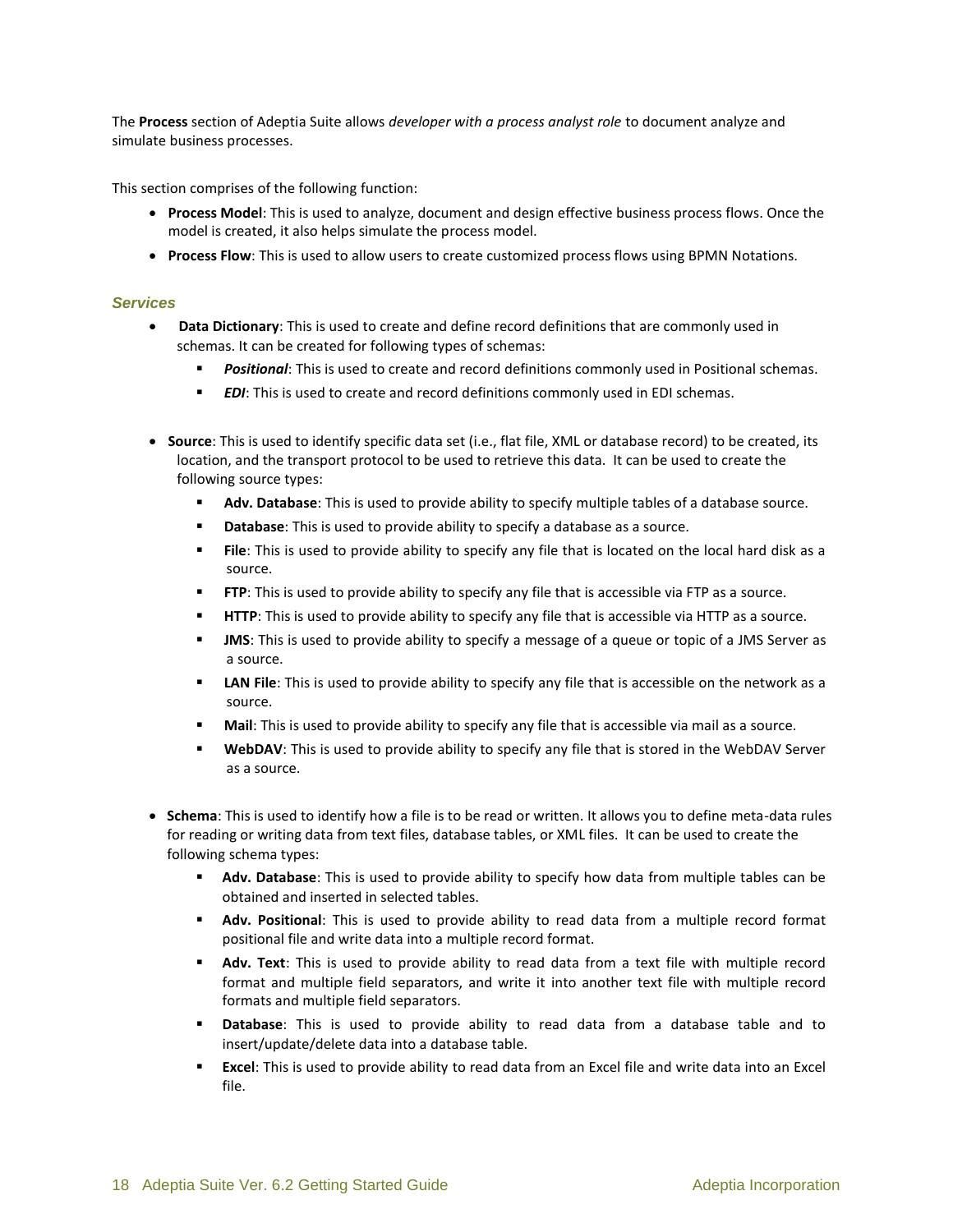- **Positional:** This is used to provide ability to read data from a Positional file and to write it into a Positional file.
- **Text**: This is used to provide ability to read data in a pre-defined format from a text file and write it into a pre-defined format in a text file.
- **XML:** This is used to provide ability to read data from an XML file and write it into an XML file.
- **XML Validator**: This is used to validate a part or complete XML file.
- **EDI:** This is used to manage data in an EDI format.
- **Target:** This is used to identify specific data set (i.e., flat file, XML or database record) to be created, its location, and the transport protocol to be used to send this data. It can be used to create the following target types:
	- **Adv. Database**: This is used to provide ability to specify multiple tables of a database as target.
	- **Database:** This is used to provide ability to specify a database as a target.
	- **File**: This is used to provide ability to specify the name and path of a file to be created as a target.
	- **FTP**: This is used to provide ability to specify any file location that is accessible via FTP as a target.
	- **HTTP**: This is used to provide ability to specify any file that is accessible via HTTP as a target.
	- **JMS:** This is used to provide ability to specify a message of a queue or topic of a JMS Server as a target.
	- **LAN File**: This is used to provide ability to specify any file that is accessible on the network as a target.
	- **Mail**: This is used to provide ability to specify any file that is accessible via mail as a target.
	- **WebDAV:** This is used to provide ability to specify any file that is stored in the WebDAV Server as a target.
- **Web Services:** This is used to publish and consume Web Services. It can be used to create the following web services:
	- **Security Policy**: This is used to provide ability to create a security policy for a web service.
	- **Consumer**: This is used to provide ability for a consumer to locate a web service and invoke its operations. It can be located using UDDI and URI.
	- **Provider:** This is used to provide ability to publish process flows that are used by a Web Service Consumer.
- **Data Transform**: This is used to transform data from one format to another. It can be done by the following methods:
	- **Data Mapping:** This is used to map and convert source data to target data format. Mapper utilizes the source and target schema activities to enable element-to-element data mapping and application of complex business rules.
	- **Record to Record:** This is used to provide ability to take one record at a time and process it according to defined logic using java programming construct and generate output of one record at a time.
- **Extensions**: This is used to create custom plugins. It can be done by the following method: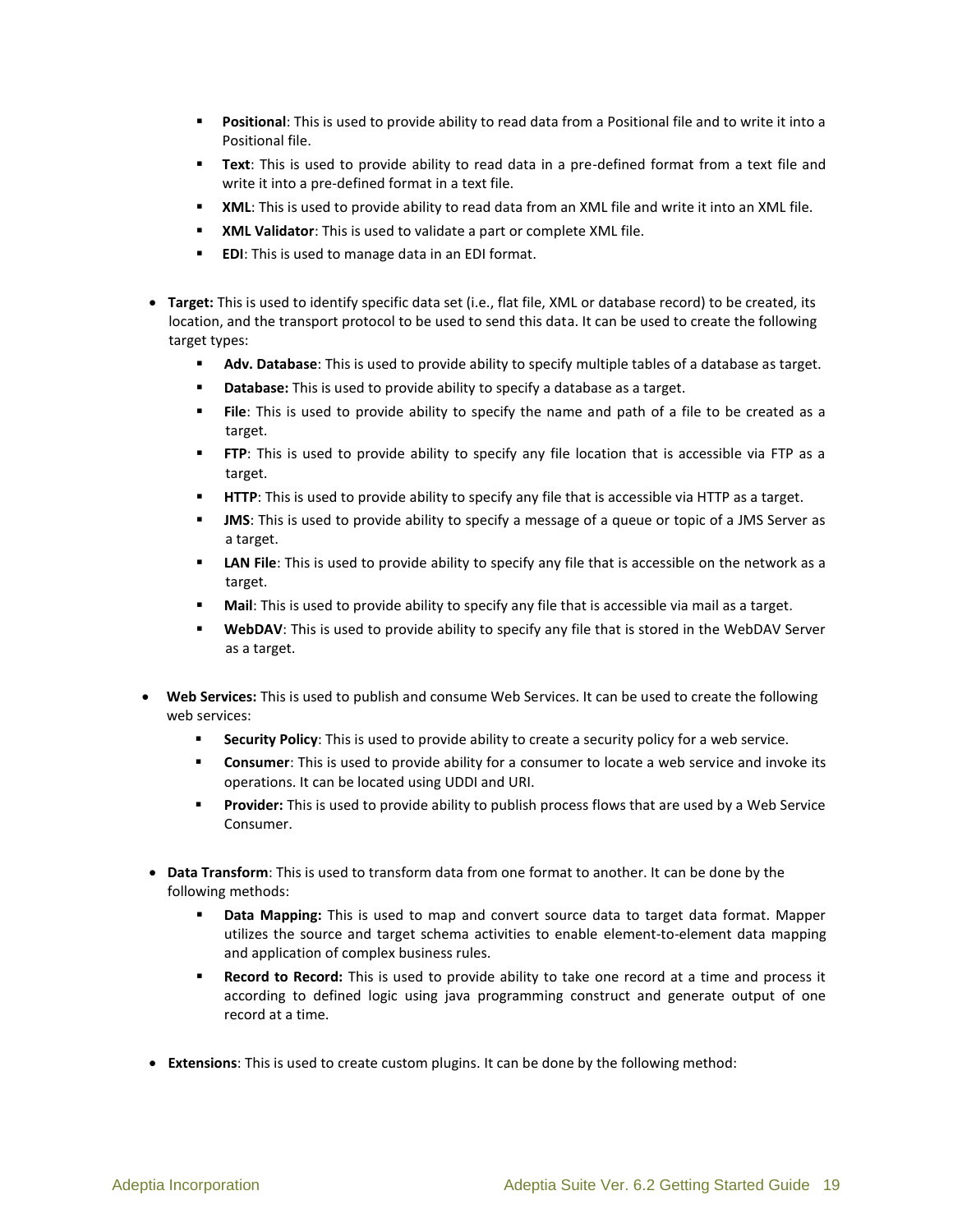- **Custom Plugin:** This is used to create a scripted service that can process data in a customized manner using java-programming constructs and provides an extension point for adding any customized data processing logic.
- **Native Service:** This is used to run the .EXE, .BAT and .SH files asynchronously during the execution of process flow. It can be done by the following method:
	- **Native Call:** This is used to run the .EXE, .BAT and .SH files asynchronously during the execution of process flow.
- **Notification:** This is used to send e-mail at certain points in a process flow. It can be done by the following method:
	- **Mail Notification:** This is used to send mail to users about the execution status of a process flow.
- **Polling:** This is used to allow the Process flow to 'wait' and 'listen' to the arrival of new or updated data at a pre-defined location before it executes subsequent activities. It can be done by the following methods:
	- **Database:** This is used to check any changes in the data stored in the database table.
	- **File:** This is used to check the arrival or modification of file(s) on the Local LAN location.
	- **FTP:** This is used to check the arrival or modification of a file(s) on a FTP location.
	- **Mail:** This is used to 'listen' for the arrival of any mails on the mail Server.
- **Connectors:** This is used to define the connectivity to Database Server or JMS Server. It can be done by the following methods:
	- **Database Driver:** This is used to create a database driver.
	- **Database Info:** This is used to create database info activity*.*
	- **JMS Provider:** This is used to create JMS Provider activity.
- **Miscellaneous:** This is used to create the Context Upload and Context Download variables and generate custom reports for process flows that are already executed. It also includes creating of stored procedures. It can be done by the following methods:
	- **Context Download:** This is used to generate XML from a context variable.
	- **Context Upload:** This is used to map any field of a schema to the Process Flow Context Variable.
	- **Stored Procedure:** This is used to encapsulate a set of operations or queries to execute on a database server.
- **Workflow Task:** This is used to manage the interaction of a user with the running process flows. You can enter their inputs in the system, in order to automate a decision at certain point of running a process flow.

#### *Web Forms*

 **Web Forms**: This is used to create customized forms. They can be created manually, using a pre-defined template or using the Frevvo tool.

#### *Reports and Dashboards*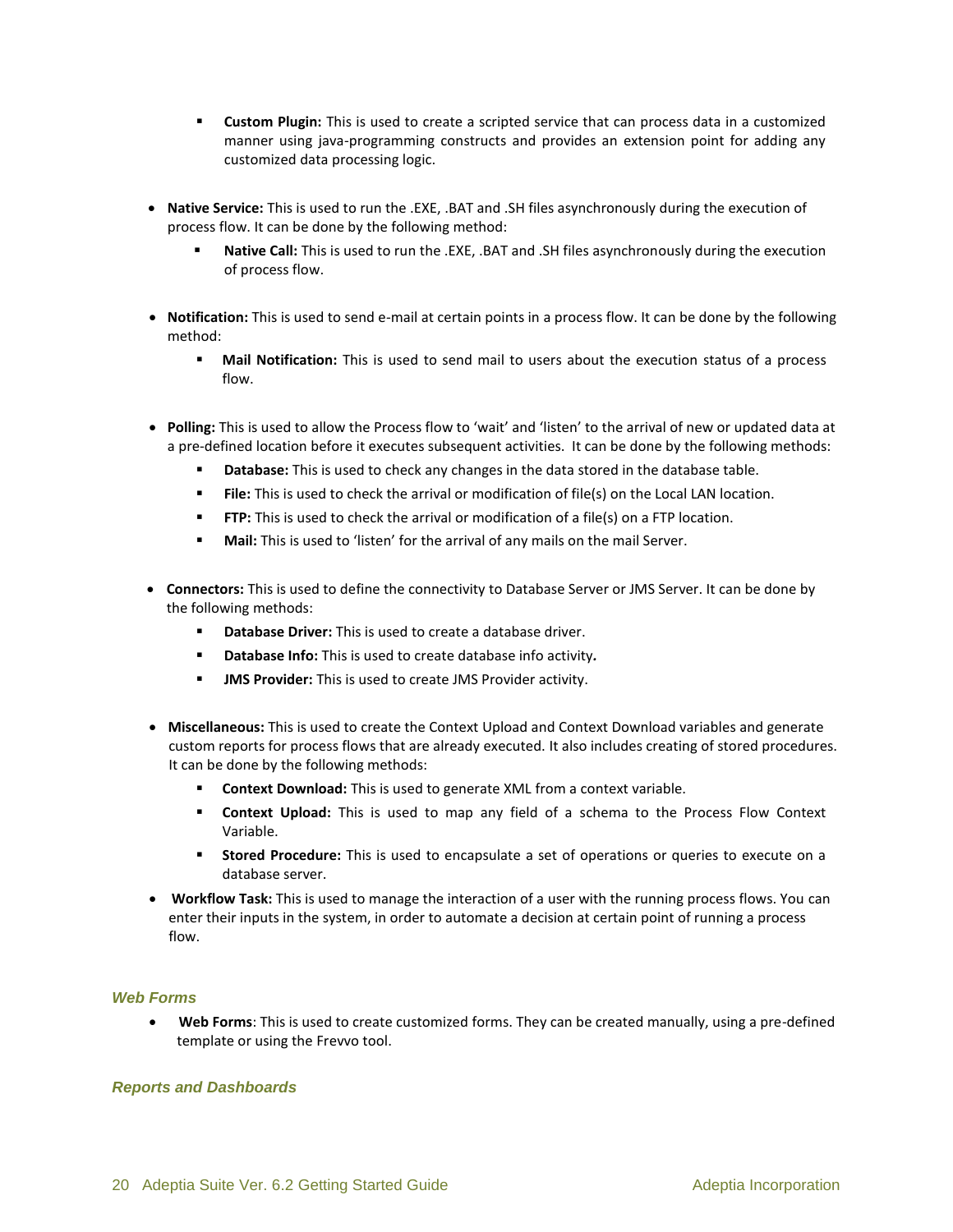- **Custom Report:** This is used to execute a custom report.
- **Dashboard Component:** This is used to create components such as Bar Charts, String Charts, Table Charts and Pie Charts.
- **Dashboard Design:** This is used to create the design of the dashboard.

#### *Events*

 The **Events** section of Adeptia Suite allows *developers to define the conditions* when process flow should be executed. It includes creation of Events and Triggers and binding those events or triggers with the process flow.

This section comprises of the following functions:

#### *Events and Triggers*

- **Calendar Event:** This is used to specify the recurring execution of process flow between the specified dates in conjunction with a specified calendar.
- **Complex Event:** Complex event allows you to write your own java logic to trigger a process flow.
- **Database Event:** This is used to schedule a process flow to be triggered when a record is inserted, updated or deleted in a database table.
- **Event Registry:** This is used to create the event registry.
- **File Event:** This is used to specify when and how frequently a process flow should be executed based on either creation of a new file, or existence of a file(s) in a pre-defined location or upon its modification.
- **FTP Event:** This is used to specify when and how frequently a process flow should be executed based on either creation of a new file, or existence of a file(s) on a FTP Server or upon its modification.
- **HTTP Trigger:** This is used to schedule a process flow to be triggered when an HTTP request is made to Adeptia Suite. It also allows the request to pass the data to the process flow. The trigger can be used by a HTTP client application to integrate with process flow, deployed on the Adeptia Suite.
- **JMS Event:** This is used to specify when and how frequently the process flow should be executed if any message is updated in a queue or topic of a JMS Server.
- **Mail Event:** This is used to schedule a process flow to be triggered when a specified mail arrives on the mail Server.
- **Timer Event:** This is used to specify the date, time and frequency at which a process flow should be executed.
- **Web Service Trigger:** This is used to allow a Web Service client to trigger any process flow in Adeptia Suite.

#### <span id="page-20-0"></span>**Monitor**

The **Monitor** section of Adeptia Suite allows *business users along with Process Owners and Process Participants* to perform their daily tasks such as managing their tasks, documents and solutions. It helps Process Owners in monitoring processes, user performance and viewing their usage reports.

This section comprises of the following functions:

#### *My Tasks*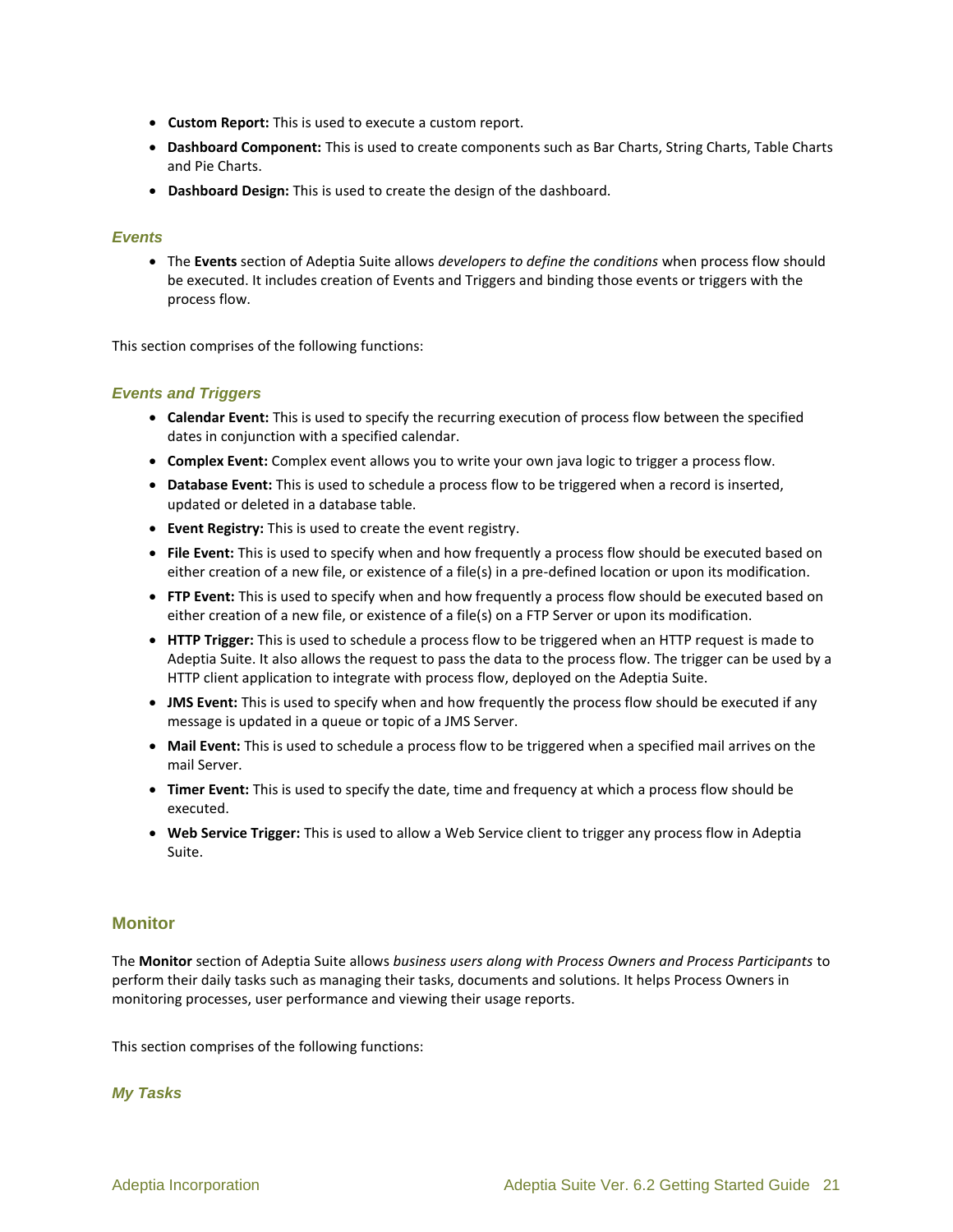- **Task Manager**: This is used to view and manage all tasks assigned to you or your staff (if you are a manager).
- **Task History**: This is used to view the history of tasks of a process flow instance or tasks based on search criteria.

#### *My Documents*

 **Document Manager**: This is used to view and download documents associated with a process flow or tasks associated with a process flow or WebDAV folders using the Document Repository feature.

#### *My Solutions*

 **Using My Solutions**: These are web-based forms that are created with links by a developer. They appear on the Workspace menu and are used to perform an action such as filling the web-based form, etc.

#### *Dashboard*

- **Process Flow:** This is used to view, execute and monitor instances of all process flows within a specified date and time range. You can also view details of all tasks associated with a process flow.
- **User Performance:** This is used to view and performance of all users. It displays details of all instances of tasks assigned to a user or business role.
- **Data Interface:** This is used to view the log of data processing done by Data Interface activity.
- **Events:** This is used to view the status of events.

#### <span id="page-21-0"></span>**History**

.

The **History** section of Adeptia Suite allows *developer and admin users* to view the history of user's actions, events execution, process flow execution and running of the Adeptia Suite.

This section comprises of the following logs:

- **Audit Trail**: This is used to view a list of all changes made to Adeptia Suite activities. It includes creating, editing, deleting and saving of activities. It also includes comments, change of password and login/logout details.
- **Event Log**: This is used to view only those messages that are related to triggers and events of Adeptia Suite.
- **System Log**: This is used to view all messages associated with Adeptia Suite. It also includes change of password and login/logout details.
- **Process Flow Log**: This is used to view details of execution of a process flow and its associated activities. It also includes the status of the process flow (as Parent or Child).
- **B2B Log**': This is used to monitor the processing of B2B data such as EDIFAT, X12, HL7 etc.

#### <span id="page-21-1"></span>**Reports**

This section allows you to view following reports:

- **Usage Report:** This is used to view the performance report of a user group.
- **Reports:** This is used to view a customized report, which you can define using Jasper Report tool.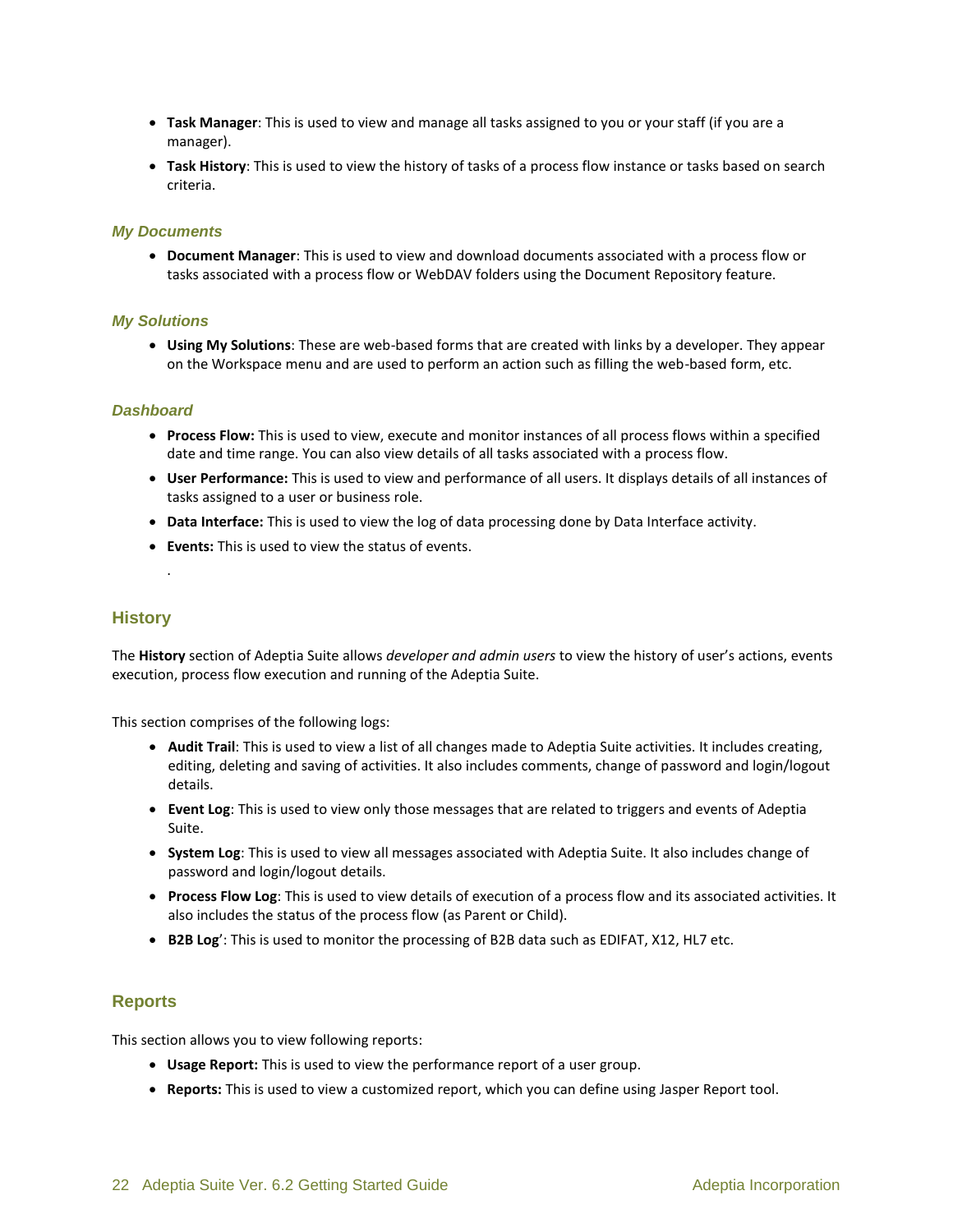#### <span id="page-22-0"></span>**Administer**

The **Administer** section of Adeptia Suite allows *Sys Admin and Group Admin users with Administrator role* to manage users, groups and business roles. It also allows you to manage Scheduler and Kernel and manage the configuration of the Adeptia Suite.

This section comprises of the following functions:

#### *System Dashboard*

 **System Dashboard:** This is used to view running Process flows and memory usage of the system. It displays information about the nodes that are part of cluster, details of each node in the cluster and the Process Flow Execution Report.

#### *Setup*

- **Application Settings:** This is used to view System Configuration and update System Properties of the Adeptia Suite.
- **Group:** This is used to create and manage user groups.
- **User:** This is used to create and manage users.
- **Business Role:** This is used to create and manage business roles.

#### *Maintenance*

- **Kernel:** This is used to manage the kernel and manage process flow status when the kernel is paused or stopped.
- **Scheduler:** This is used to manage the scheduler and manage events when scheduler is stopped.

#### *Security*

- **Secret Key:** This is used to create, import and export a secret key.
- **Keystore:** This is used to create Keystore and import security certificates.

### <span id="page-22-1"></span>**TOP-DOWN VS BOTTOM-UP APPROACH**

In order to automate a business process flow, the Adeptia Suite can be used in two ways:

- [Top-Down approach](#page-23-0)
- [Bottom-Up approach](#page-23-1)

To understand these two approaches, assume the following scenario:

#### **Scenario**

A manager needs to process a purchase order based on the purchase value. If the purchase amount is less than \$50,000, then the purchase order is sent to the VP for approval. If the purchase amount is greater than \$50,000 then the purchase order is sent to the Director for approval.

To automate this scenario, process flow can be created using either Top-down approach or Bottom-Up approach.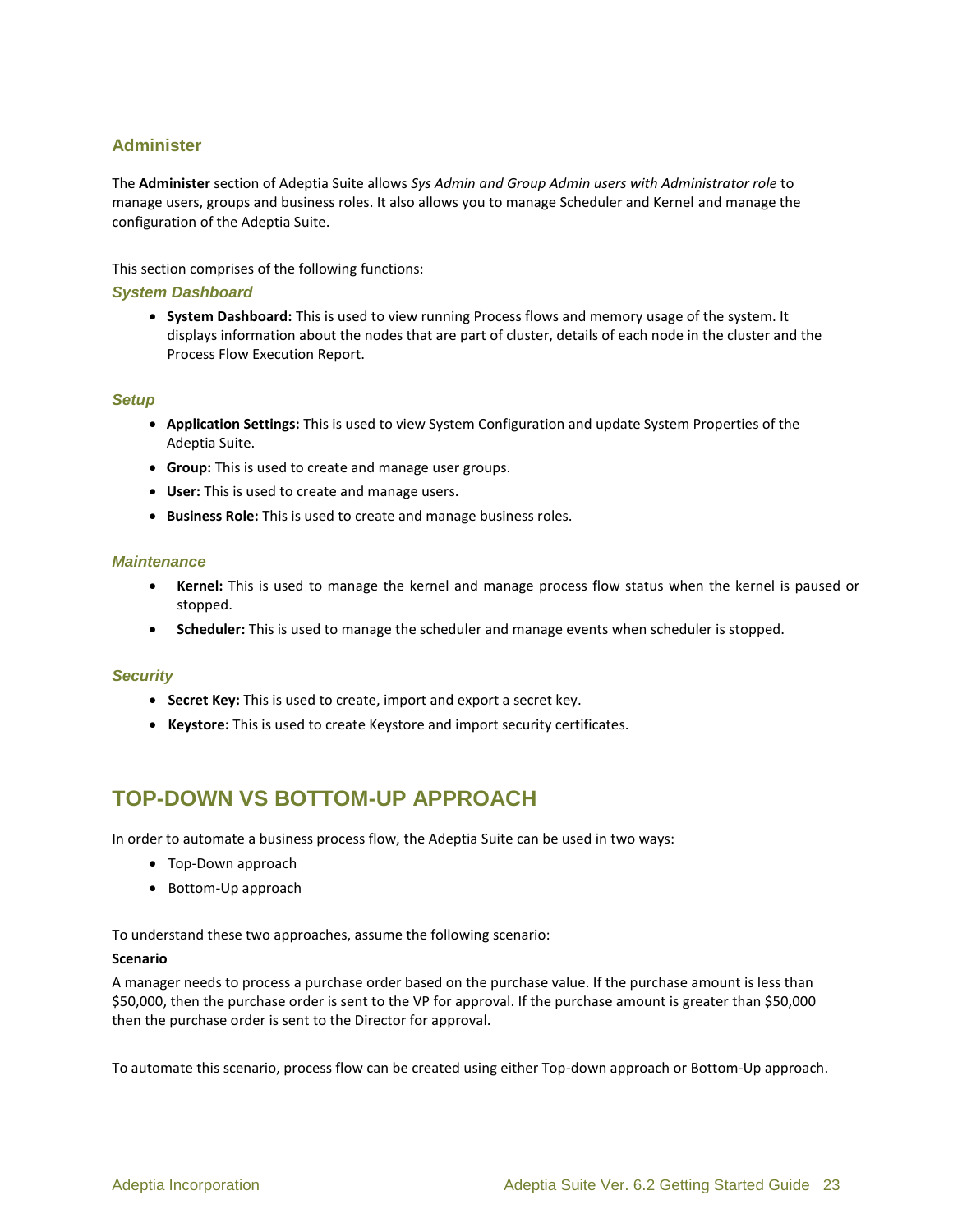#### <span id="page-23-0"></span>**Top-Down Approach**

A business user, who is not technically proficient, can use the Top-Down approach. A business user may not know how to create different activities or the parameters that need to be entered in the activities. In this case, he/she can draw a blueprint of the process flow in Process Designer. Process Designer has different BPMN objects that can be used to draw the blueprint of the process flow. Now rest of the task can be assigned to developer or technical person, who is responsible to implement this process flow. The technical person will create each activities required for this process flow and attach it the blueprint of process flow.

The activities required to create the process flow are:

- **File Source:** Used to specify the text file containing the purchase order as the source. It is stored in the local drive. It picks up the file and passes it to the other activity.
- **Context Target:** Used for putting the data of the text file into the context of the process flow.
- **Context Source**: Used for taking the data from the context of the process flow and sending it to the decision node.
- **Decision Node:** Used to decide whether the purchase order is to be sent to the VP or the Director.
- **Repeater:** Used to send the stream coming from the Context Source to the File Target activity and the Decision node.
- **File Target:** Used to save a copy of the purchase order in the specified location.
- **Mail Target:** Used to send purchase order either to the VP or the Director, based on the purchase value amount.

#### <span id="page-23-1"></span>**Bottom-Up Approach**

If it is the sole responsibility of a technical person to create a process flow, he/she does not need to first draw the blue print of the process flow and then create the activities. He/She can directly create the listed activities, and use them to create a process flow.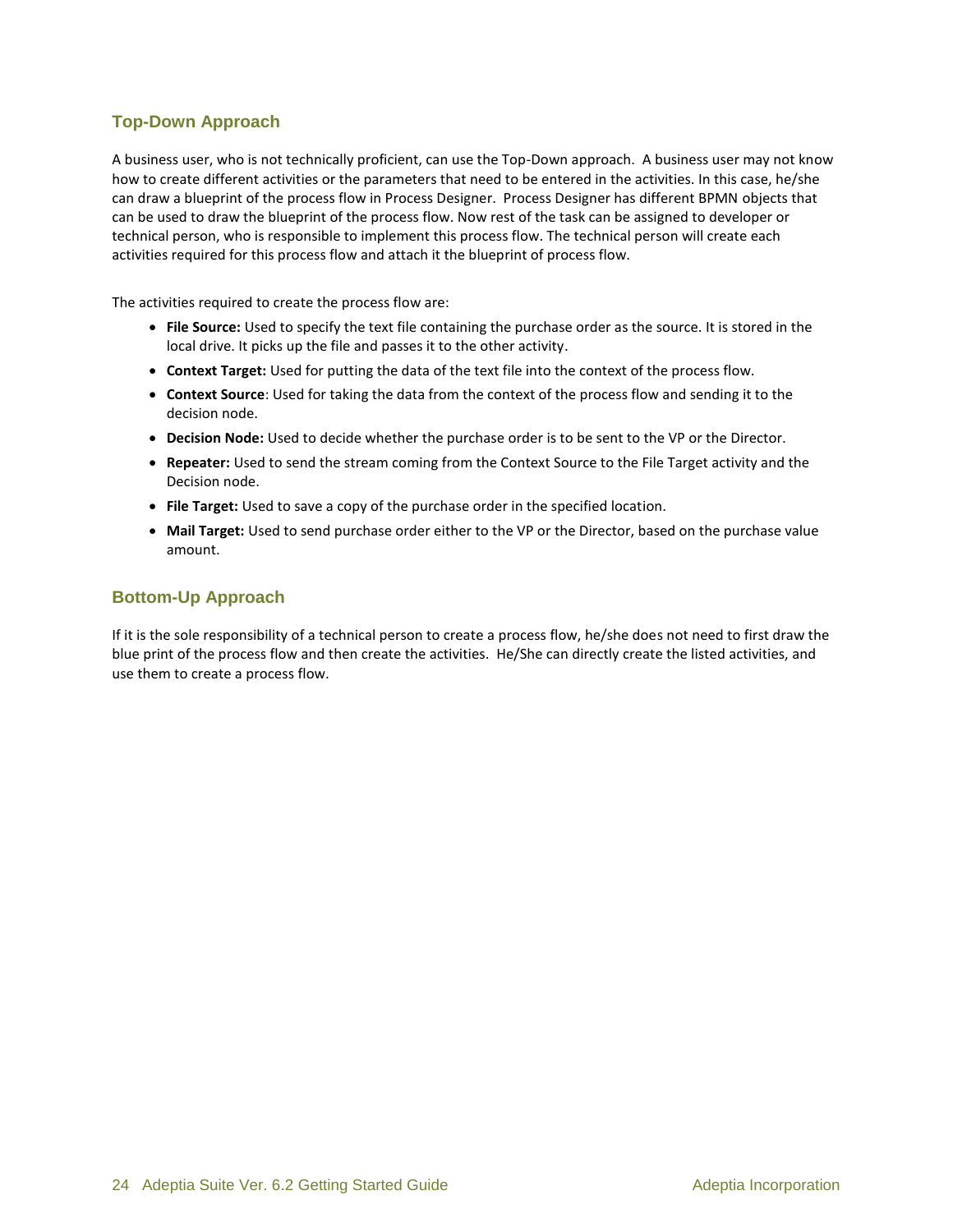## <span id="page-24-2"></span>**LOG INTO ADEPTIA SUITE**

This section helps you start the Adeptia Suite and introduces you with the Adeptia Suite Home page. It covers the following information:

- [Pre-Requisites of using Adeptia Suite](#page-24-0)
- **Starting Kernel [and Web Runner on Windows](#page-24-1)**
- **Starting Kernel [and WebRunner on Linux](#page-26-0)**
- [Login into Adeptia Suite](#page-27-0)
- [Change Password](#page-29-2)

## <span id="page-24-0"></span>**PRE-REQUISITES FOR USING ADEPTIA SUITE**

Software requirements for client machine, which you will use to access Adeptia Suite are:

- Java Runtime Environment (JRE) 1.6
- Internet Explorer 9 (Java enabled) browser installed on the PC.

Internet Explorer 9 is the certified web browser for Adeptia Suite.

Acrobat Reader to view PDF files generated by Process Modeler, Process Designer and Data Mapper.



In case JRE 1.4.2 or JRE 1.5 is installed on the client-end PC, then the applets will automatically download JRE 1.6 from the JAVA website.

If you have JRE 1.6 installed on the client machine, you need to disable JRE Auto update feature. To know how to disable JRE Auto Update, refer to Disabling JRE Auto Update section.

In case you are accessing Adeptia Server from the machine where Kernel and WebRunner are running, then the software required for client machine must be installed there.

The *Pop-Up Blocker* needs to be disabled in the web browser, in order to open the applets. By default, the *Pop-Up Blocker* is enabled.

## <span id="page-24-1"></span>**STARTING KERNEL AND WEB RUNNER ON WINDOWS**

Before login into Adeptia Suite, you need to start the Kernel and Web Runner.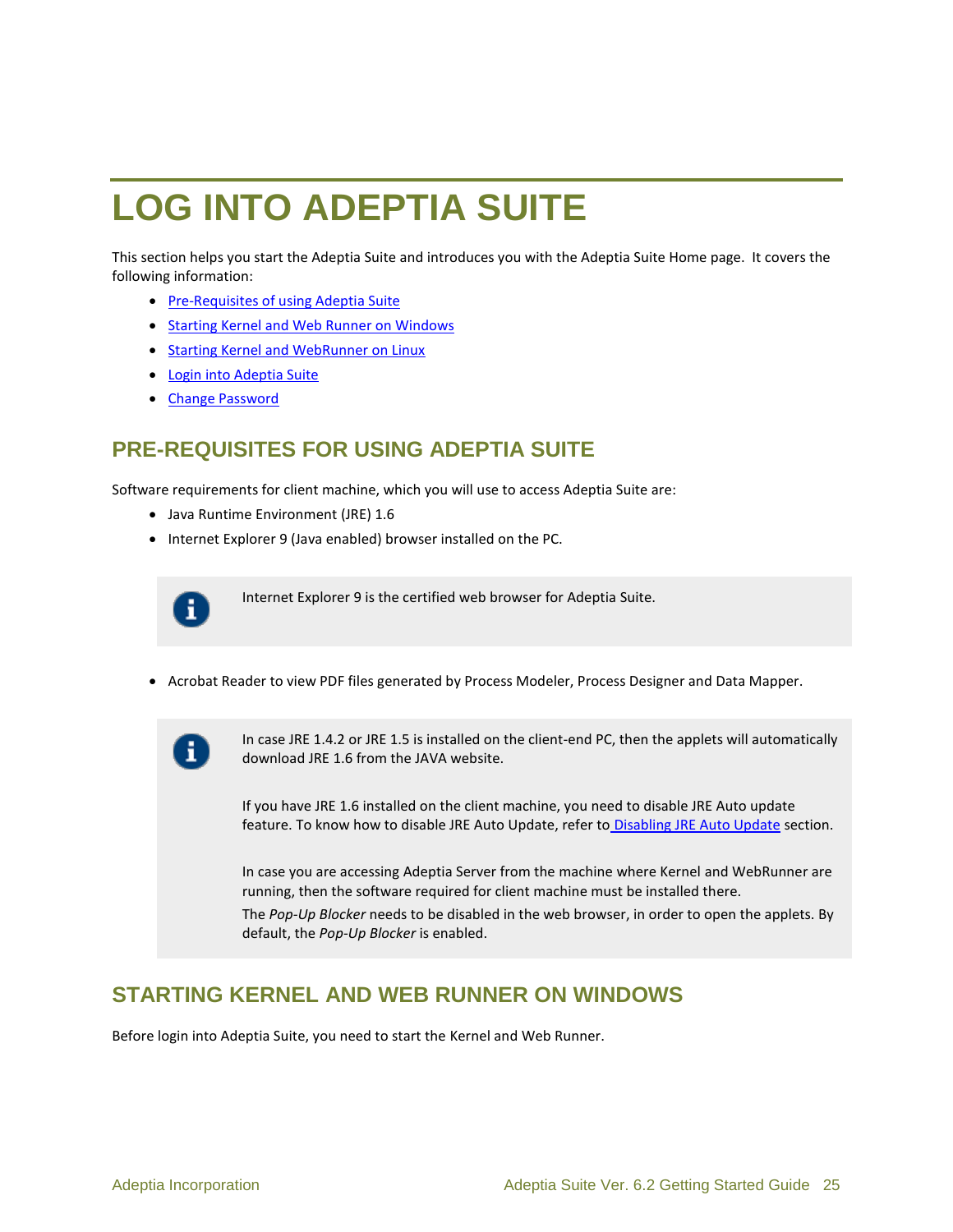

If you have installed Adeptia Server as Windows service, skip this section. Adeptia Server Kernel and Web Runner automatically start during windows startup. For more details, refer to Adeptia Server Installation Guide.

#### **Steps to start the Adeptia Suite Kernel and WebRunner**

1. Click **Start > Programs > Adeptia Suite** and then select **Adeptia Kernel**. The console window is displayed with kernel message (see [Figure 4\)](#page-25-0).

| Kernel.exe ف                                                                                                                      |   |
|-----------------------------------------------------------------------------------------------------------------------------------|---|
| Adeptia Kernel is launched. To check if kernel is started successfully, please r<br>efer to log file:                             | Ξ |
| l"C:\Program_Files\AdeptiaSuite_6.0B8\AdeptiaSuite-6.0\AdeptiaServer\ServerKernel<br>\logs\applicationlogs\KernelApplication.log" |   |
| Press CTRL+C to stop the Kernel.                                                                                                  |   |
|                                                                                                                                   |   |
| .                                                                                                                                 |   |

- Figure 4: Starting Kernel
- <span id="page-25-0"></span>2. To start the WebRunner, click **Start > Programs > Adeptia Suite** and then select **Adeptia Suite WebRunner**. A new console window is displayed with the Web Runner message (see [Figure 5\)](#page-25-1).





- <span id="page-25-1"></span>n.
- To learn how to start kernel in clustering mode, refer to *Deploying Clustering* section in *Admin Guide*.
- To stop the Kernel and WebRunner, use **<Ctrl>+ <C>**. If you close Kernel and WebRunner DOS windows by clicking on the cross (close) button, Java Virtual Machine (JVM) used by Kernel and WebRunner may not shut down properly.
- When Kernel and WebRunner is started, output of the Kernel and the WebRunner is written into *KernelApplication.log* and *WebrunnerApplication.log* files respectively. These files are located in *<AdeptiaServerInstallFolder>/AdeptiaServer-5.1/ServerKernel/logs/*applicationlogs folder of Adeptia Suite. To change the location of these files, you need to set the values of abpm.kernelout.file.location and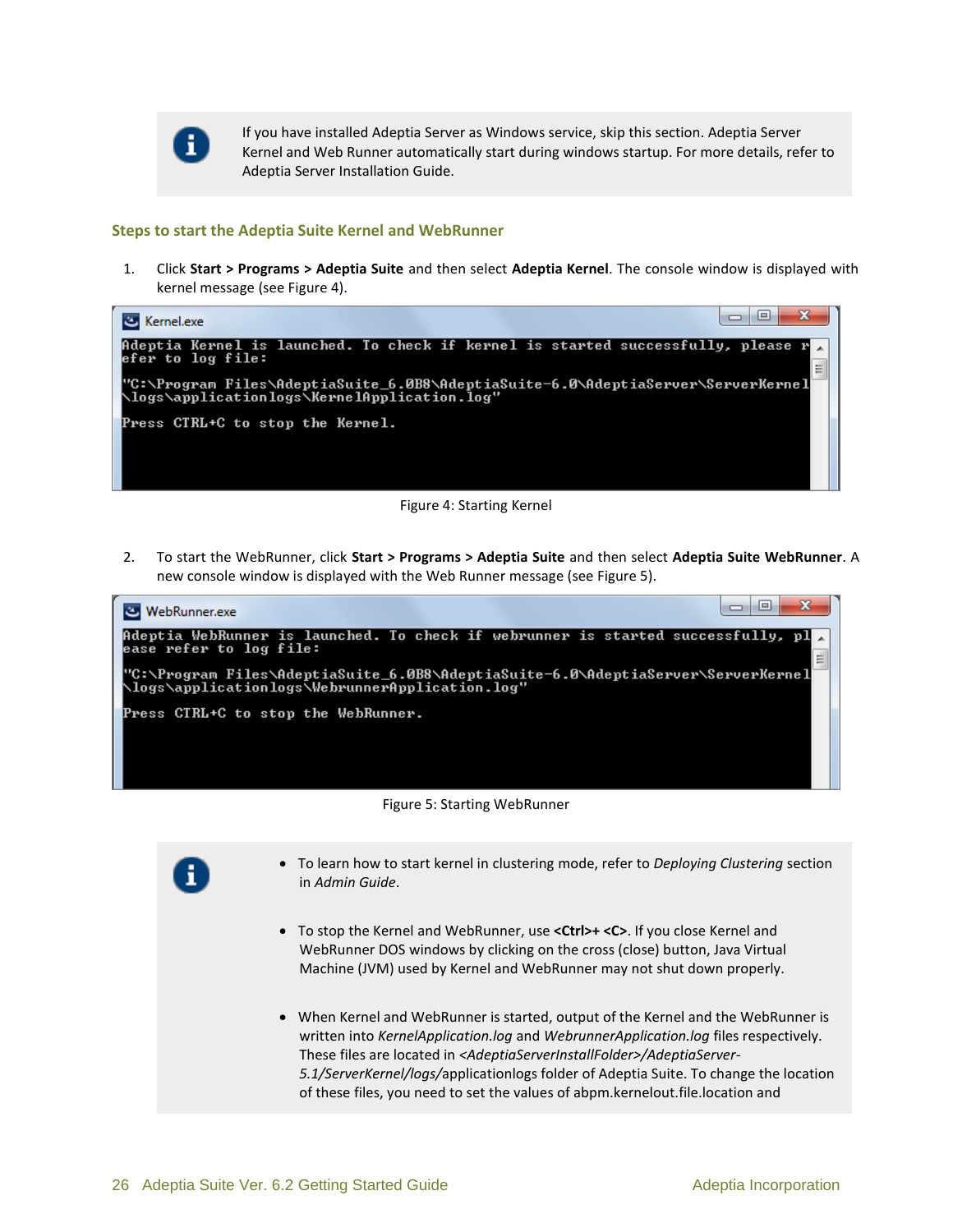abpm.webrunnerout.file.location properties for Kernel and WebRunner respectively. To know how to change the value of these properties, refer to the *Updating System Properties* section of Administrator Guide for details.

- The maximum size of any of these file can be up to 20 MB. When this size is reached, the existing file is renamed with the current date and time stamp added to the original file name. Now, a new file is created with the same name as that of the original file and the output of the Kernel (or WebRunner) is written into this new file.
- To change the size of above said files, you need to set the values of *abpm.kernelout.file.maxSize* and *abpm.webrunnerout.file.maxSize* properties respectively. To know how to change these properties refer to the *Updating System Properties* section of Administrator Guide for details.

## <span id="page-26-0"></span>**STATRTING KERNEL AND WEBRUNNER ON LINUX**

#### **Steps to start Kernel and WebRunner on Linux**

- 1. Login in the machine/server using same id that was used for installation.
- 2. Change directory where Adeptia Suite is installed using following command:

cd /usr/local/bin/AdeptiaSuite/AdeptiaServer-5.3/ServerKernel/

3. Ensure the startup.sh file has Execute permission using following command:

ls –l startup.sh

#### Example

[root@domU-12-31-38-01-B9-68 ServerKernel]# 1s -1 startup.sh -rwxrwxr-x 1 root root 2931 Nov 17 23:28 startup.sh [root@domU-12-31-38-01-B9-68 ServerKernel]# |

#### Figure 6: Starting WebRunner

<span id="page-26-1"></span>4. Execute startup.sh using the following command:

#### **./startup.sh**



This command starts both Kernel and Webrunner.

5. To ensure that the Adeptia Suite Kernel and WebRunner are started successfully, type the following commands in the ServerKernel folder:

cat kernel.out

and

#### cat webrunner.out

These commands show the **kernel.out** and **webrunner.out** file respectively. Make sure that these files contain the message that "Kernel has started successfully" and "WebRunner has started successfully".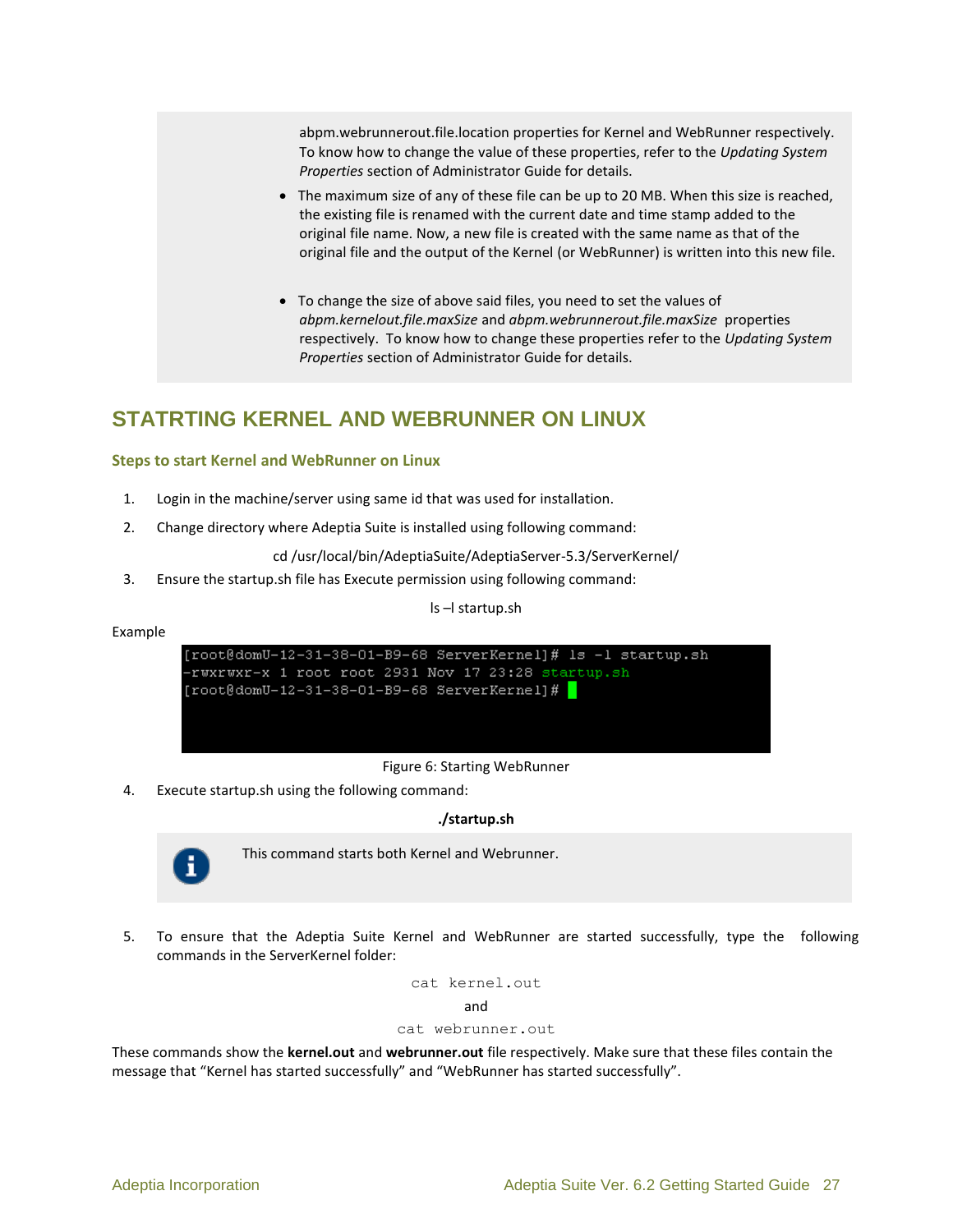

- When you execute the **./startup.sh** file to start Kernel and WebRunner, a **config.log** file is generated in the **/usr/local/bin/AdeptiaSuite/ AdeptiaSuite- <version>/AdeptiaServer/ServerKernel/** folder. This file contains information, which is important for troubleshooting. If you need to contact Tech Support, email this file.
- When you start Kernel and WebRunner on Linux OS, two files **Kernel.pid** and **webrunner.pid** are created inside **/ServerKernel** folder. These files contain the PIDs assigned by OS to Kernel and WebRunner respectively.
- When you stop the Kernel and WebRunner, these files get deleted.

## <span id="page-27-0"></span>**LOGIN INTO ADEPTIA SUITE**

Pre-requisite: If you are login into Adeptia Suite version 6.2 for the first time, you need to clear the history of your browser. To know how to clear the browser history, refer the documentation of browser.

#### **Steps to login into the Adeptia Suite**

- 1. Start the Internet Explorer browser and type the address in the address bar <http://hostname:8080/adeptia/control/> . The **Adeptia Suite Login** screen is displayed (see [Figure 7\)](#page-27-1).
	- "hostname" in the address is the name of the Server on which Adeptia Suite is running. For example if the Adeptia Suite is running on a Server named Adeptia, the URL will be

<http://adeptia:8080/adeptia/control/>

- If Adeptia Suite is running on local machine, the URL will be <http://localhost:8080/adeptia/control/>
- Adeptia Suite is certified on Internet Explorer ver 9.

| AADEPTIA | User Id<br>Password<br>Cannot Login?<br>Log In |
|----------|------------------------------------------------|
|          |                                                |

Figure 7: Adeptia Suite Login screen

- <span id="page-27-1"></span>2. Enter the ID of the user in the textbox **User ID**.
- 3. Enter the password in the textbox **Password**.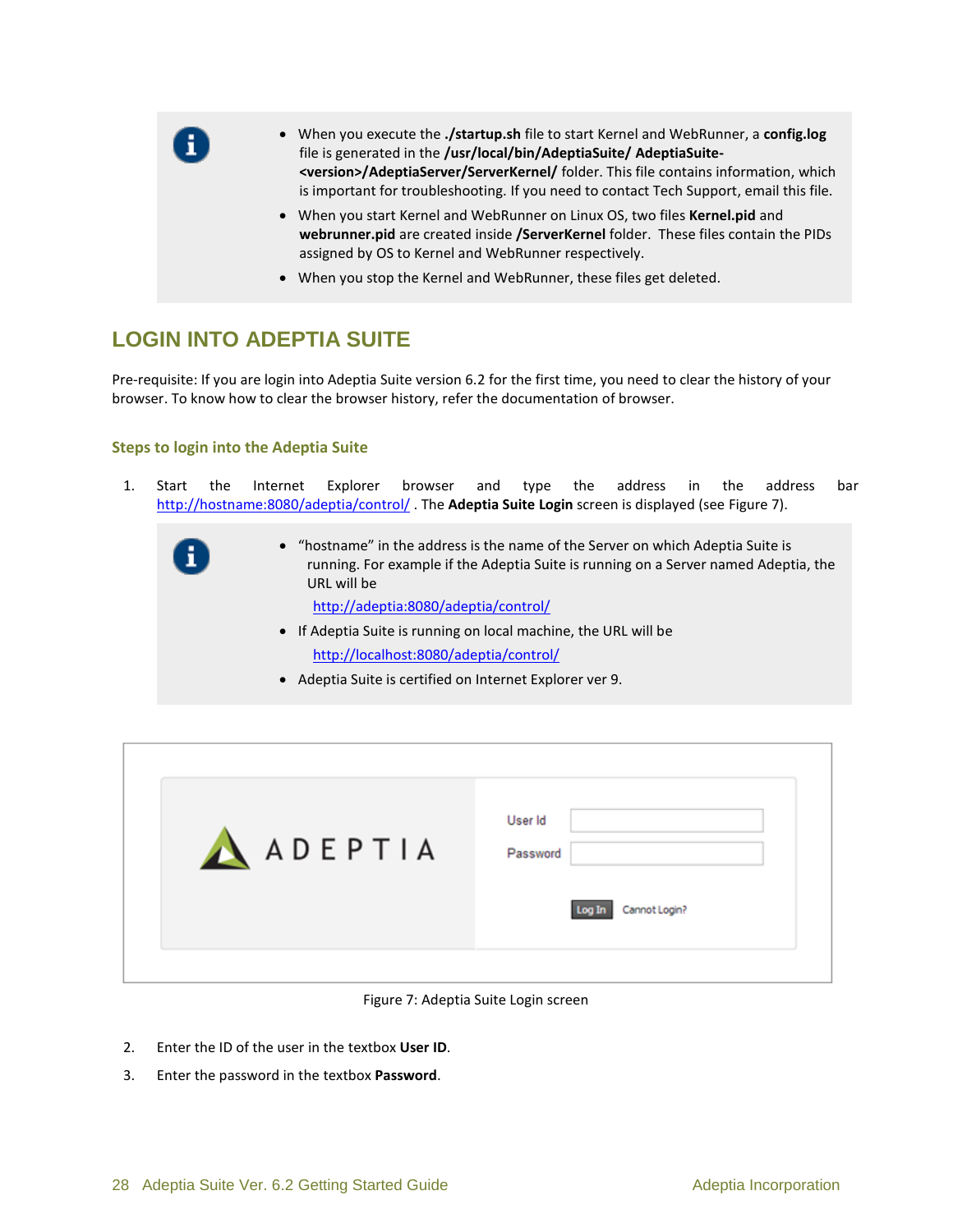

- The password should be a minimum of 6 characters in length and should include a numeric value.
- The password will expire after the number of days specified in the Value field, while setting the *Expiry Days* property. If this value is set to 0, then the password will not expire. By default, this value is set to 0. Additionally, you can generate a password expiry warning to be displayed at the time of login. For example, if 5 is specified in the *Value* field, while setting the *Expiry Message Flash* property, then a warning will be displayed 5 days before the password is to expire. It will be displayed each time you login. For changing these property settings, refer to Appendix A: *Expiry Days* property in *Admin Guide*.
- If the password is already expired, then the [Change Password](#page-30-0) screen is displayed at the time of login.
- 4. Click **Login**. The next screen is displayed, based on the user's workgroup. If the user is a member of more than one group, then the login screen is displayed again, with the **Group Name** field (se[e Figure 8\)](#page-28-0). Else, the **Adeptia Suite Home** page is displayed with details associated with the logged in user's group (refer to [Figure 11\)](#page-31-1).

| ADEPTIA | John<br>User Id<br><br>Password                      |
|---------|------------------------------------------------------|
|         | Group<br><b>Development</b><br>Name<br>Cannot Login? |

Figure 8: Adeptia Suite Select Group screen

<span id="page-28-0"></span>

Ŧ

The *Group Name* drop-down menu is populated with only those groups of which the logged-in user is a member.

5. Select the group with which the user wants to login, from the **Group** dropdown list.

A user can be a member of more than one group. However, he can login and access objects associated with one group at a time. For example, a user is a member of two groups: *Administrators* and *Executives*. Both these groups vary in terms of objects. He can login as a member of either the *Administrators* or the *Executives* group at a time. For detailed information on groups, refer to the *Creating and Managing User Groups* section in *Admin Guide*.

6. Click **Submit**. The Adeptia Suite Home Page is displayed with details associated with the selected user group (see [Figure 11\)](#page-31-1).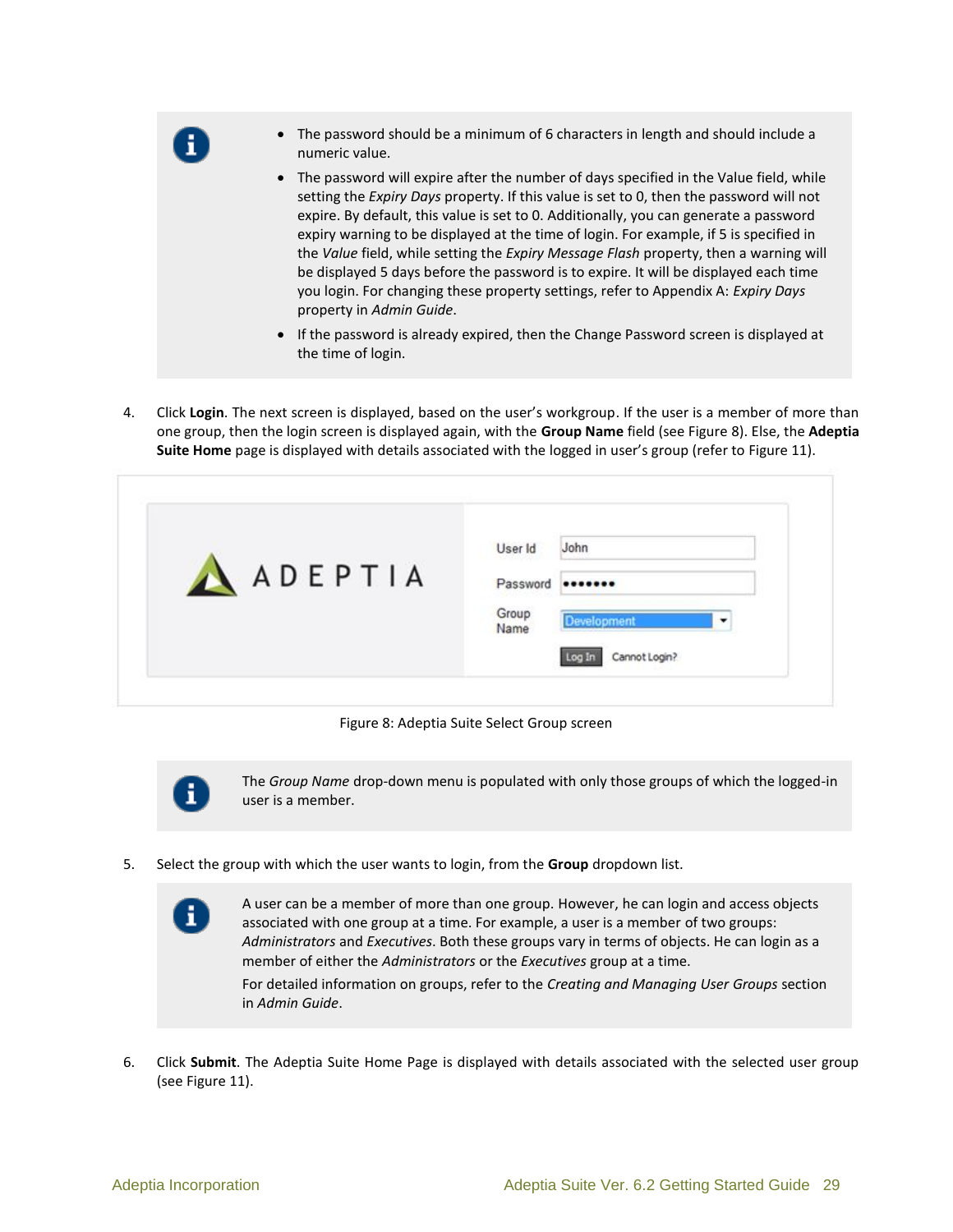- Default User ID is *admin* and the password is *indigo1*.
- By default, you are logged in the *Standard* mode. If you want to login into the *Secure* mode, use the following URL to login into Adeptia Suite:

<https://hostname:8443/adeptia/control/>

- Click **Yes** to close the *Security Alert* dialog box.
- When you login into the *Secure* mode, the data transfer from your PC to the Server happens in encrypted form and through a secure channel.

## <span id="page-29-2"></span><span id="page-29-0"></span>**CHANGE PASSWORD**

A

#### <span id="page-29-1"></span>**Steps to change password**

1. To change your password click the button, which displays the name of the currently logged in user. The list of options is displayed (see Figure 9).



Figure 9: User Options

<span id="page-29-3"></span>2. Click **Change Password** option. The Change Password screen is displayed (see [Figure 10\)](#page-30-1).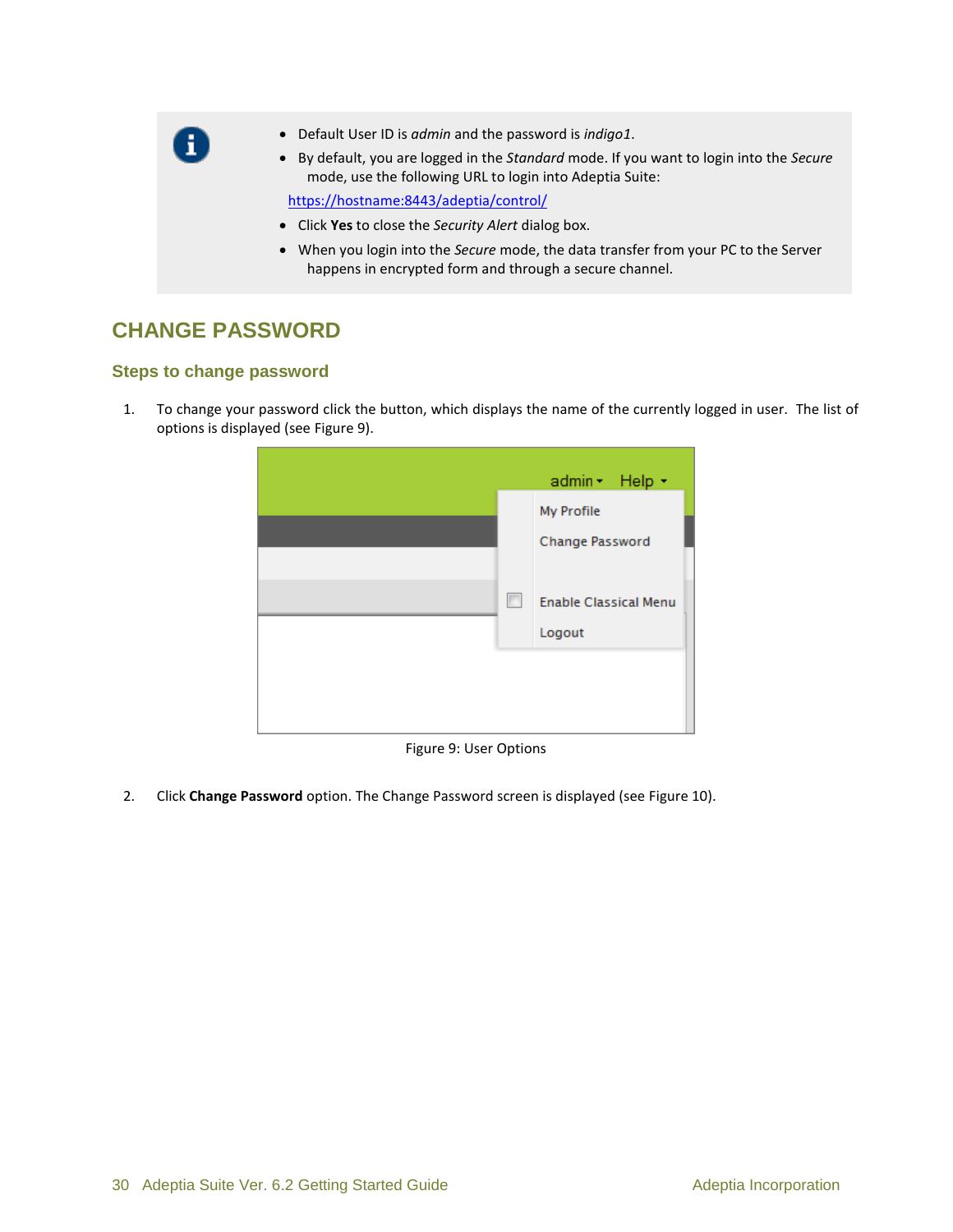| <b>Change Password</b>                                                                                                                                                                                                                                                 | × |  |  |  |  |
|------------------------------------------------------------------------------------------------------------------------------------------------------------------------------------------------------------------------------------------------------------------------|---|--|--|--|--|
| Old Password *                                                                                                                                                                                                                                                         |   |  |  |  |  |
| New Password *                                                                                                                                                                                                                                                         |   |  |  |  |  |
| Confirm Password *                                                                                                                                                                                                                                                     |   |  |  |  |  |
| Note: You must save your work and close all applets (Process Designer, Data Mapper) before changing the<br>password. If password is changed, any work done on the previously open applets will not be saved. To work on the<br>applets re-login with the new password. |   |  |  |  |  |

<span id="page-30-0"></span>

<span id="page-30-1"></span>

If the password is expired, then this screen is displayed at the time of login.

- 3. Enter the old password in the textbox **Old Password**.
- 4. Enter the new password in the textbox **New Password**.
- 5. Enter the new password again in the textbox **Confirm Password**.
- 6. Enter the email id of the logged in user in the textbox **Email**.



This field will be displayed only if the email was not configured when creating the user.

7. Click **Save**. This changes the password.



It is mandatory to save all activities and close all applets before changing the password. Else, the changes will not be reflected in the activities and applets.

Save Password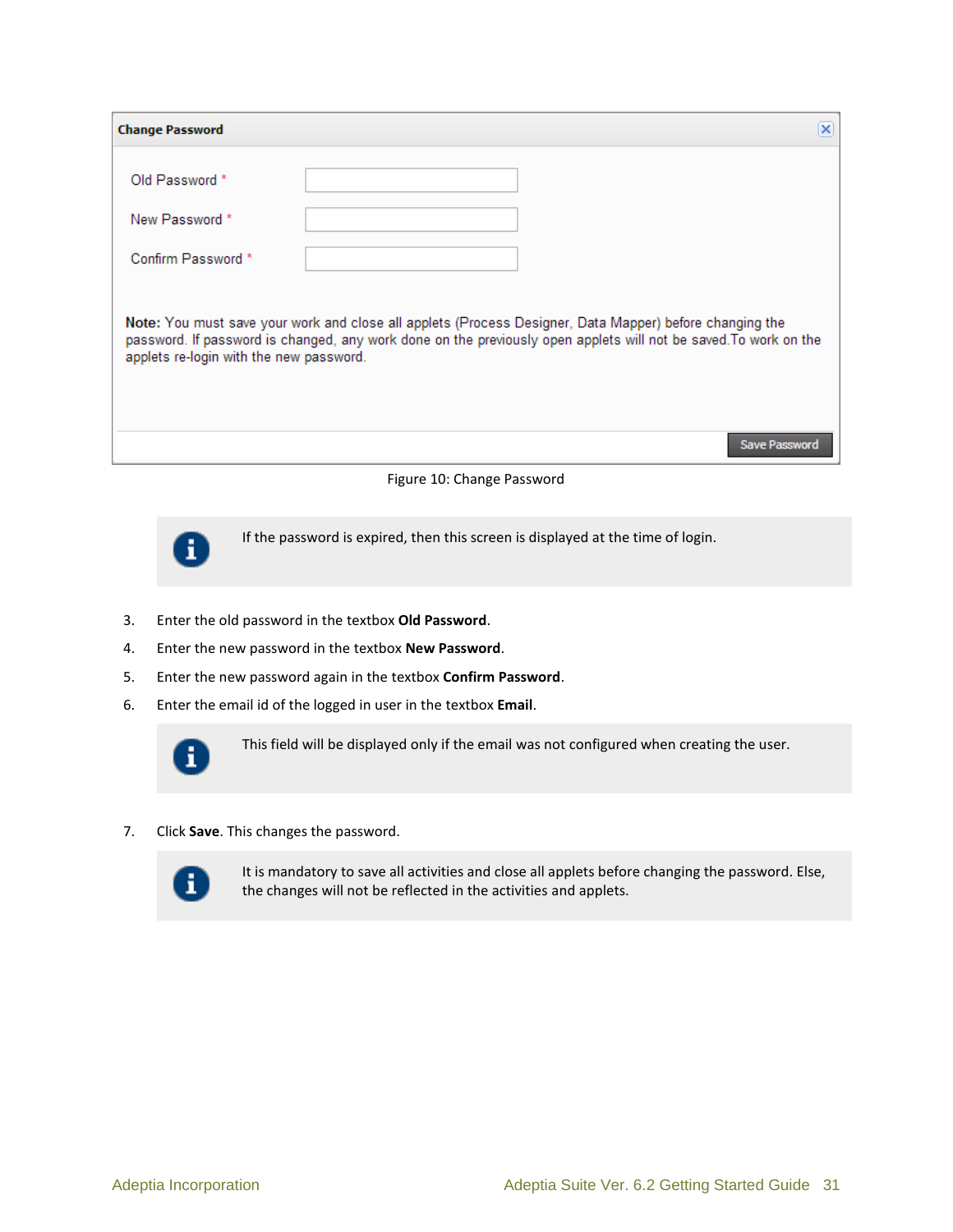## <span id="page-31-0"></span>**UNDERSTANDING ADEPTIA SUITE**

The Adeptia Suite home page is different for different type of user. Overall, it is divided into the five sections:

- [Tool Bar](#page-31-2)
- [User Profile](#page-31-3)
- [Workspace Area](#page-32-0)

| <b>ADEPTIA</b>         | <b>Tool bar</b>                                                                                                         |                                                                                                              | <b>User Profile</b><br>admin + Help |
|------------------------|-------------------------------------------------------------------------------------------------------------------------|--------------------------------------------------------------------------------------------------------------|-------------------------------------|
| Home<br><b>Develop</b> | <b>Monitor</b><br>Administer<br><b>Create New Data Interface</b>                                                        |                                                                                                              | 쇠                                   |
|                        | Source:<br>Information will go from here                                                                                | <b>Destination:</b><br>to here                                                                               |                                     |
|                        | <b>Select Application</b><br>$\overline{\phantom{a}}$                                                                   | <b>Select Application</b><br>$\overline{\phantom{a}}$                                                        |                                     |
| <b>Workspace Area</b>  |                                                                                                                         | Next $\rightarrow$                                                                                           |                                     |
|                        | <b>View Pre-Configured Interface:</b><br>Salesforce to CSV                                                              | $\odot$<br>How to configure<br>data interface                                                                |                                     |
|                        |                                                                                                                         |                                                                                                              |                                     |
|                        | <b>Recent Design Activity</b>                                                                                           | <b>Recent Run-Time Activity</b>                                                                              |                                     |
|                        | <b>Projects Trading Partners</b><br>Data Interfaces Data Mappings<br><b>Events</b> Event Registry                       | <b>Process Flows Dashboard</b><br><b>User Performance Dashboard</b><br>Process Flow Logs Event Logs B2B Logs |                                     |
|                        |                                                                                                                         |                                                                                                              |                                     |
|                        | <b>Users</b>                                                                                                            | <b>Online Tutorial Videos</b>                                                                                |                                     |
| Ů                      | <b>Develop</b><br>Manage Process Flows Getting Started<br>Administer<br><b>Application Settings</b><br>System Dashboard | <b>②</b> Monitor<br><b>Task Manager</b><br><b>A</b> Learn<br><b>Technical Documentation</b><br>Sunnort Forum |                                     |

Figure 11: Adeptia Suite Home Page

#### <span id="page-31-2"></span><span id="page-31-1"></span>**Tool Bar**

The Tool Bar contains four tabs. Using these tabs, you can perform the day-to-day development, monitoring and administration works.

#### <span id="page-31-3"></span>**User Profile**

The User profile shows the information of the currently logged in User. The User Profile is used to:

- View User Profile
- Change Password
- View Version and License Information
- Logout from Adeptia Suite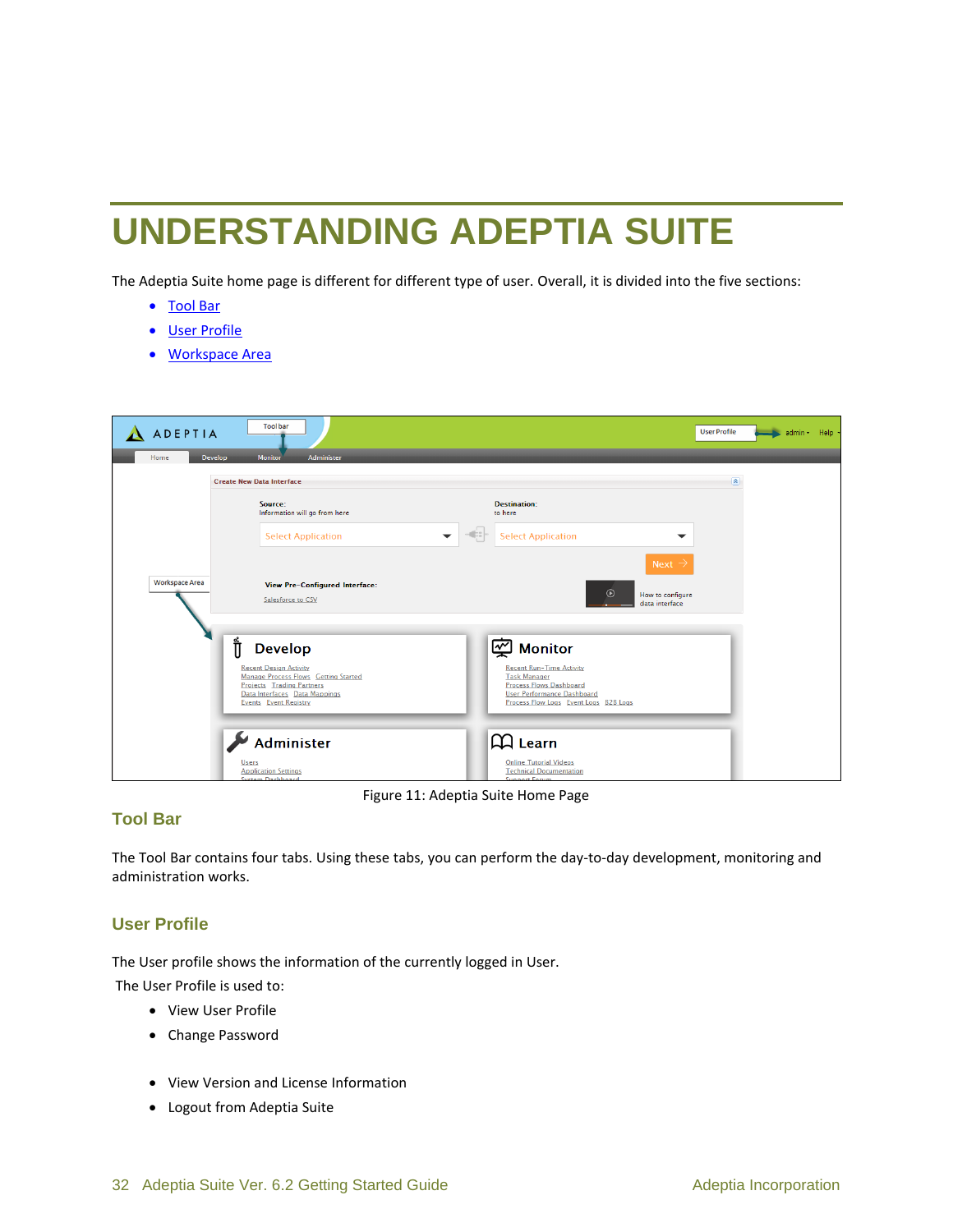#### <span id="page-32-0"></span>**Workspace Area**

The Workspace Area is used to create, modify and view Adeptia Suite objects (Users, Groups, Activities and Process Flows etc).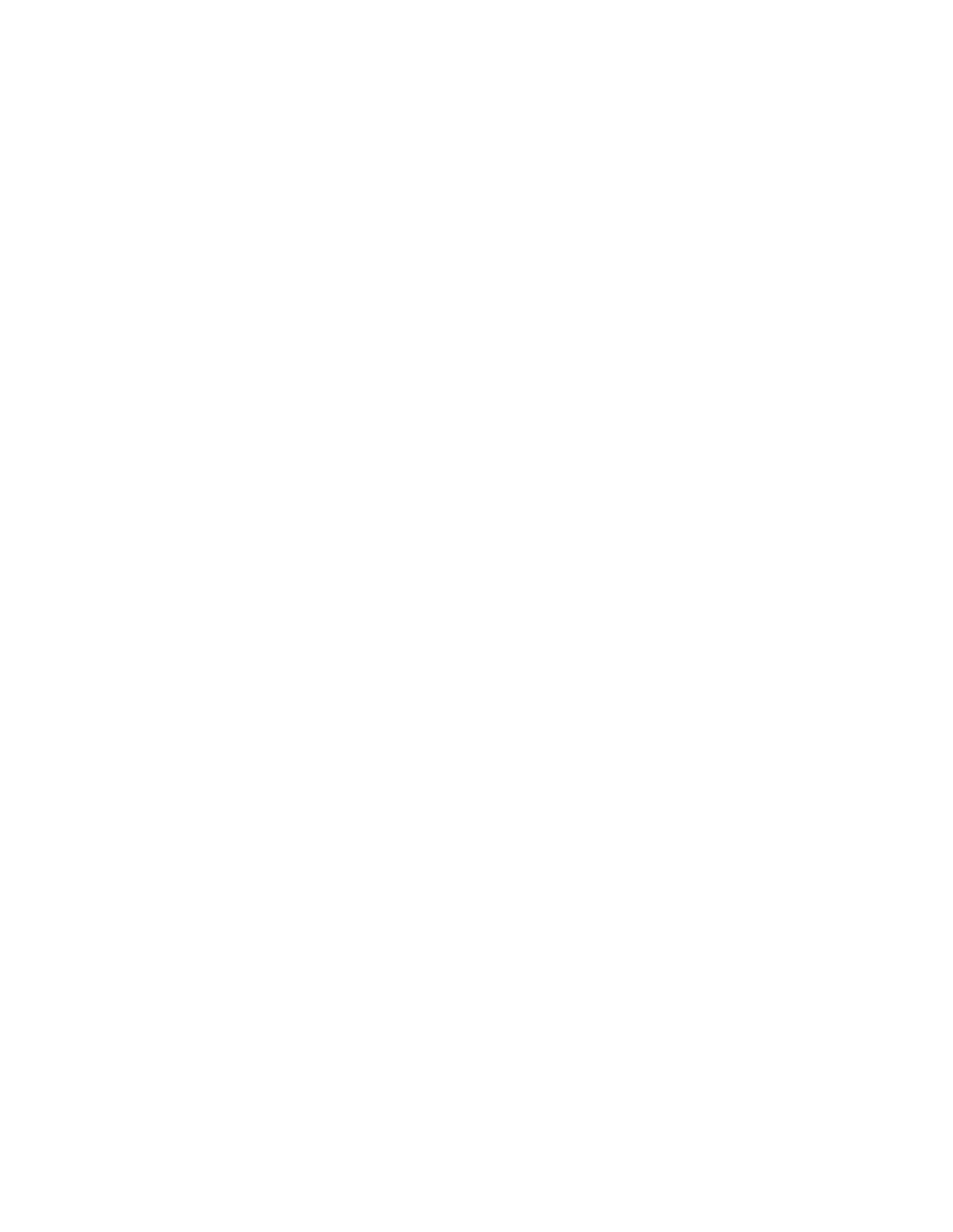## <span id="page-34-0"></span>**FUNCTIONING OF ADEPTIA SUITE**

Adeptia Suite allows you to automate your business process. In order to automate you business process, using Adeptia Suite you have to create a process flow. A process flow consists of different activities. Each activity of Adeptia Suite is equivalent to one step of a business process. This concept is better explained with some real examples. Same process flows are explained in the *Evaluation Guide*.

One example is of a simple process flow which includes the *Source, Target, Schema* and *Mapping* activities. To automate this business process you have to perform the following steps:

- 1. [Create each of these activities to perform each operation of the business process](#page-34-1)
- 2. [Combine these activities to create the process flow](#page-34-2)
- 3. [Execute the process flow](#page-34-3)



This Process flow is already created and bundled with the product. For detailed information of the process flow, refer to *Adeptia Suite Evaluation Guide.*

## <span id="page-34-1"></span>**CREATE ACTIVITIES**

You need to create the following activities to perform each operation of the business process:

- **Source Activity:** This defines the location from where the source data is fetched in order to process it.
- **Source Schema Activity:** This defines the method to parse the source data and convert it into intermediate XML format.
- **Target Schema Activity:** This defines the method in which the target file will be written. The target schema converts the data from intermediate XML format into required target format.
- **Mapping Activity:** This defines the functions and rules which you want to apply on the source data, before transferring it to target location. For example you can create a Mapping activity that takes intermediate XML data generated by source schema and gives output to the target schema in XML format.
- **Target Activity:** This defines the location where you want to put the target data after processing.

## <span id="page-34-2"></span>**CREATE PROCESS FLOW**

Once you have created these activities, you have to combine these activities to create a process flow. For details on creating a process flow, refer to the *Creating Process Flow* section in the *Developer Guide*.

## <span id="page-34-3"></span>**EXECUTE THE PROCESS FLOW**

Once you have created the Process Flow you have to execute it. You can execute a process flow in two ways:

- [Execute Manually](#page-35-0)
- [Execute a process flow using a particular event](#page-35-1)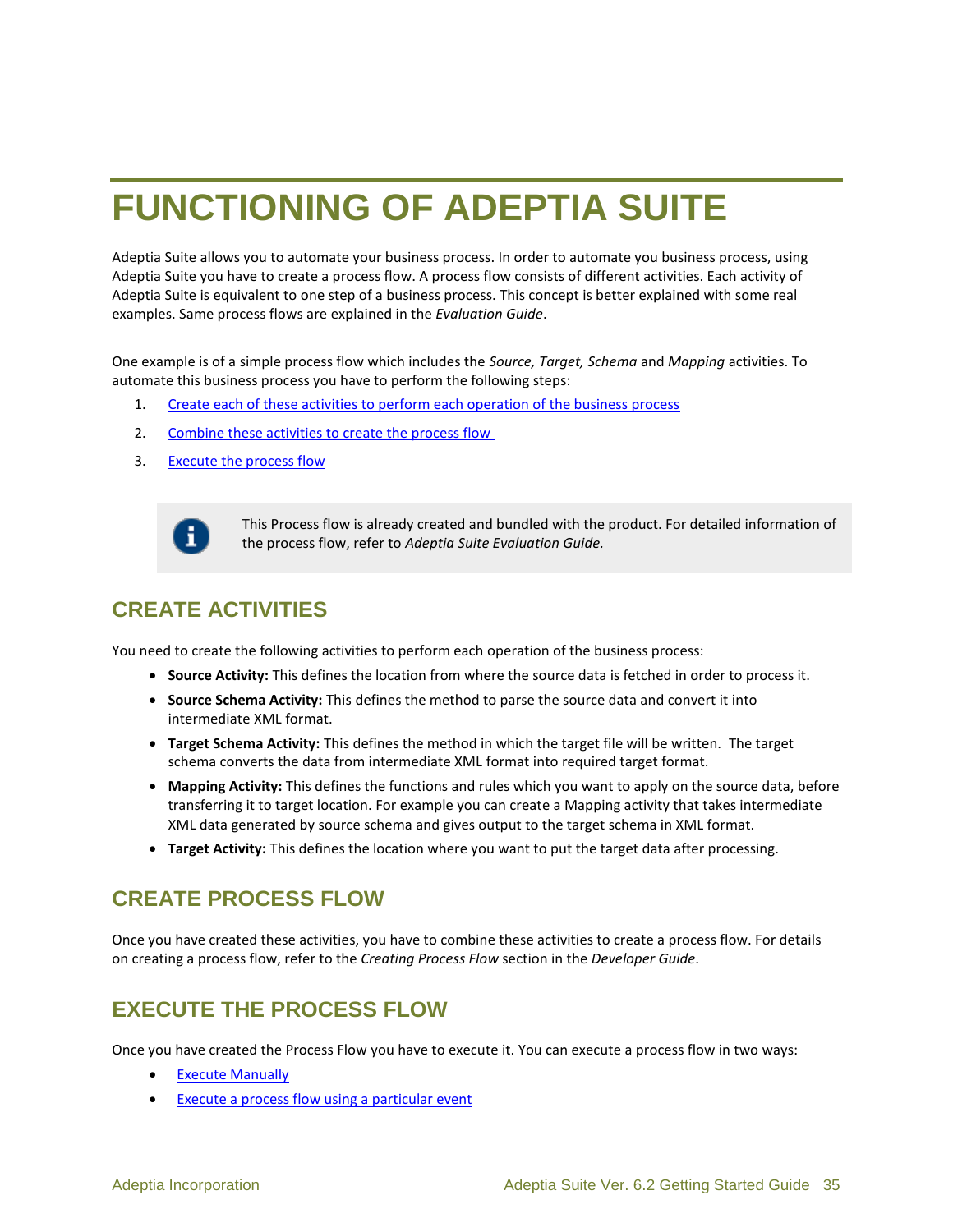#### <span id="page-35-0"></span>**Execute the Process Flow Manually**

To execute the process flow manually, you need to select the process flow from the Manage Process Flow screen and click the *Execute* link. For details, refer to the *Creating Process Flow* section in the *Developer Guide*.

#### <span id="page-35-1"></span>**Execute the Process Flow using Event**

To execute the process flow using event you have to perform the following steps:

- 1. [Create the required event activity](#page-35-4)
- 2. [Bind the Process Flow with the Event Activity](#page-35-5)
- 3. [Activate Event Activity](#page-35-6)

#### <span id="page-35-4"></span>*Create Event Activity*

An Event is used to define the condition on the process flow is executed automatically.

For example, you want to execute the process flow, when an email from particular sender or with particular subject arrives in your mailbox. To define this condition, you need to create a *Mail Event* activity.

Similarly, you can also define the other conditions like process flow should be executed when a record is inserted in particular table of a database. For this, you can create a *Database Event* activity.

To know the list of events that you can create and how to create them, refer to *Creating Event* section in *Developer Guide*.

#### <span id="page-35-5"></span>*Bind Process Flow with Event*

To bind process flow with the Event, you need to create an Event Registry. Basically Event Registry defines which process flow is triggered when conditions defined in the event is met. For details, refer to *Creating Event Registry*  section in *Developer Guide*.

#### <span id="page-35-6"></span>*Activate Event*

After creating the event and binding it with the process flow, you need to activate the event. To activate the event, select the event in the Manage Event screen, and click the *Activate* link. For details, refer to *Creating Event*  section in *Developer Guide*.

## <span id="page-35-2"></span>**VIEW PROCESS FLOW LOG**

Once your process flow is executed either manually or by event, you may want to know whether the execution is successful or not. You can see the status of process flow in process flow log. To know how to view process flow log, refer to *Viewing Process Flow Logs* section in *Business User Guide*.

## <span id="page-35-3"></span>**AUTOMATING COMPLEX BUSINESS SCENARIOS**

The example explained above is of a simple process flow. However, Adeptia Suite enables you to automate more complex business scenarios. It allows you to use:

**Decision node** in your process flows.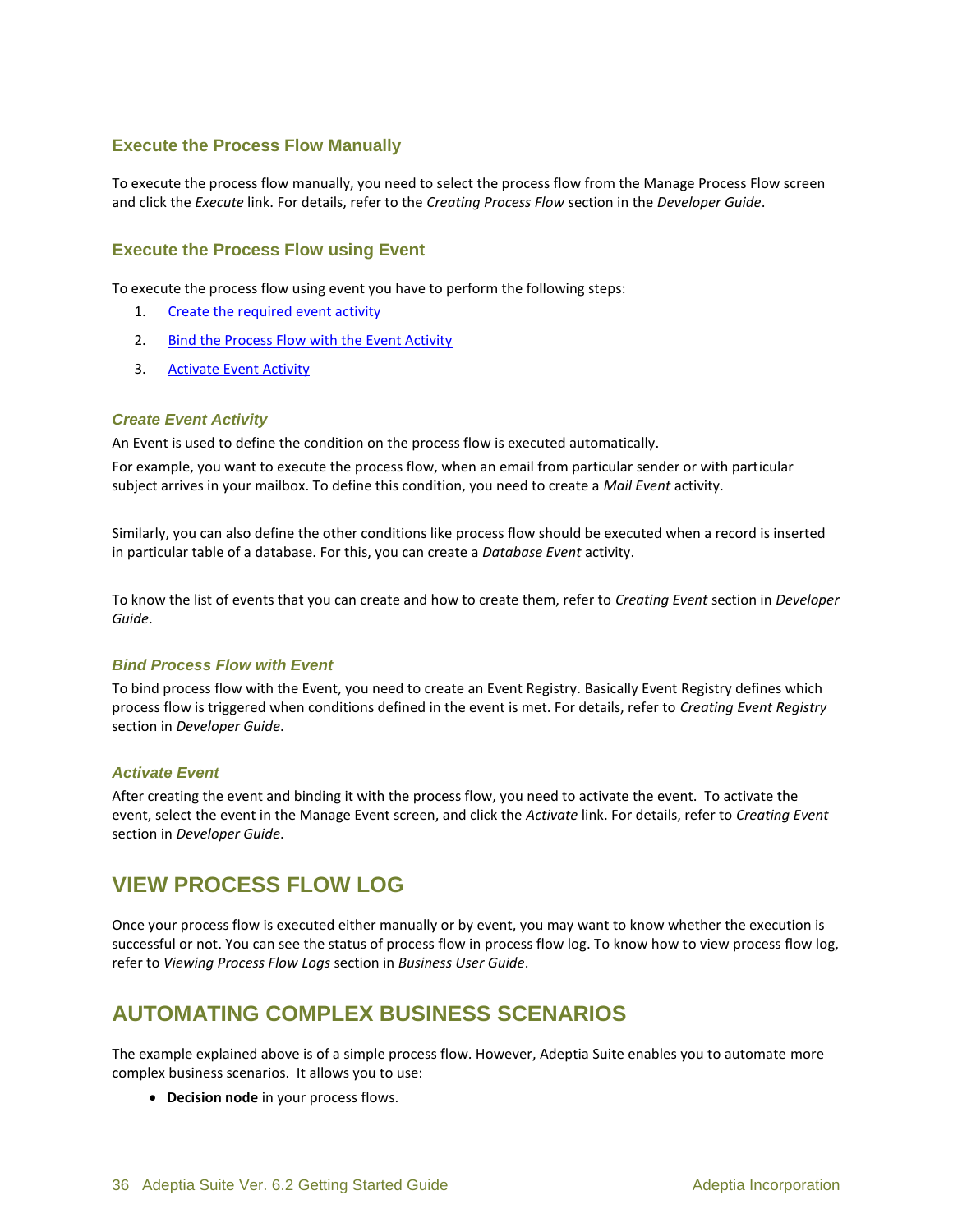- **Workflow** activity, in case you want some human interaction within your business process.
- **Web Service Provider** activity, if you want to publish your business process as Web Service.
- **Web Service Consumer** activity, if you want to create a business process which can invoke any third party web service.
- **Mail Notification** activity, if you want to send email at any stage of the business process.
- **Custom Plugin** activity, if you want to use any custom java logic to process the data.
- **Native Service** activity, if you want to run any batch or executable program.

## <span id="page-36-0"></span>**BUILT-IN EVAL FLOWS**

To demonstrate the advanced features of Adeptia Suite there are six evaluation process flows which are based on some business scenarios. These process flows are explained in *Evaluation Guide.* We highly recommend you to go through the *Evaluation Guide* and try those process flows.

A list of built-in *Evaluation Process Flows* and their high-level description is as follows:

#### *Data Transformation Process Flow*

This sample Process Flow demonstrates the use of different mapping functions to transform the source data into required format. This Process Flow is used to extract data (Insurance Policy information) from a database source and convert it into an excel format. Conversion of data from database specific format into excel format is done using different mapping functions. After conversion, data is written in an excel file and that excel file is saved into the specified location. At the end of the Process Flow, a native call is used to execute a batch file, which creates a log file. This log file contains the details of the excel file, which is created by the process flow.

#### *Scripted Service Process Flow*

This sample Process Flow demonstrates the use of Scripted Service and generation of dynamic file name. Scripted Service is used to call Java code to perform the specific task. In this Process Flow a zip file, which contains two different text files, is used as source. Scripted Service calls a Java code, which extracts both the file and concatenates them into single text file. This file is further converted into Excel file and then compressed into a ZIP file. Current date is appended with the name of the zip file, which is then saved in the specified target directory.

#### *Process Designer Process Flow*

This Process Flow demonstrates the use of different features of Process Designer. In this Process Flow, a purchase order, which is in text format, is used as source. Values of the purchase order (such as PO Number, Amount, Company Name, and Item) are separated by comma (,). A copy of the purchase order is saved into a specified folder. Another copy of the purchase order is sent to either of the Manager or Director of the company through email. If the purchase amount is less than US\$ 50000, the purchase order is sent to the Manager for approval. If the purchase amount is greater than US\$ 50000, the purchase order is sent to the Director for approval.

#### *Process Flow to Process Excel Data*

This sample Process Flow demonstrates the use of different features of process designer and complex mapping functions. The Process Flow is triggered on arrival of emails with different subject. Each mail has an excel file attached to it. Subject of the mail specifies the format of the excel file. Based on subject of the mail, Decision Node of the Process Flow decides which schema to be used to parse data of the Excel file. For example, if subject of email is FORMAT1, Schema1 is used. If subject of email is FORMAT2, schema2 is used. After the data is parsed using either of the schemas, mapping rules are applied and data is inserted or updated into one of the two databases. All error records (e.g. duplicate record) are written into a sequential file.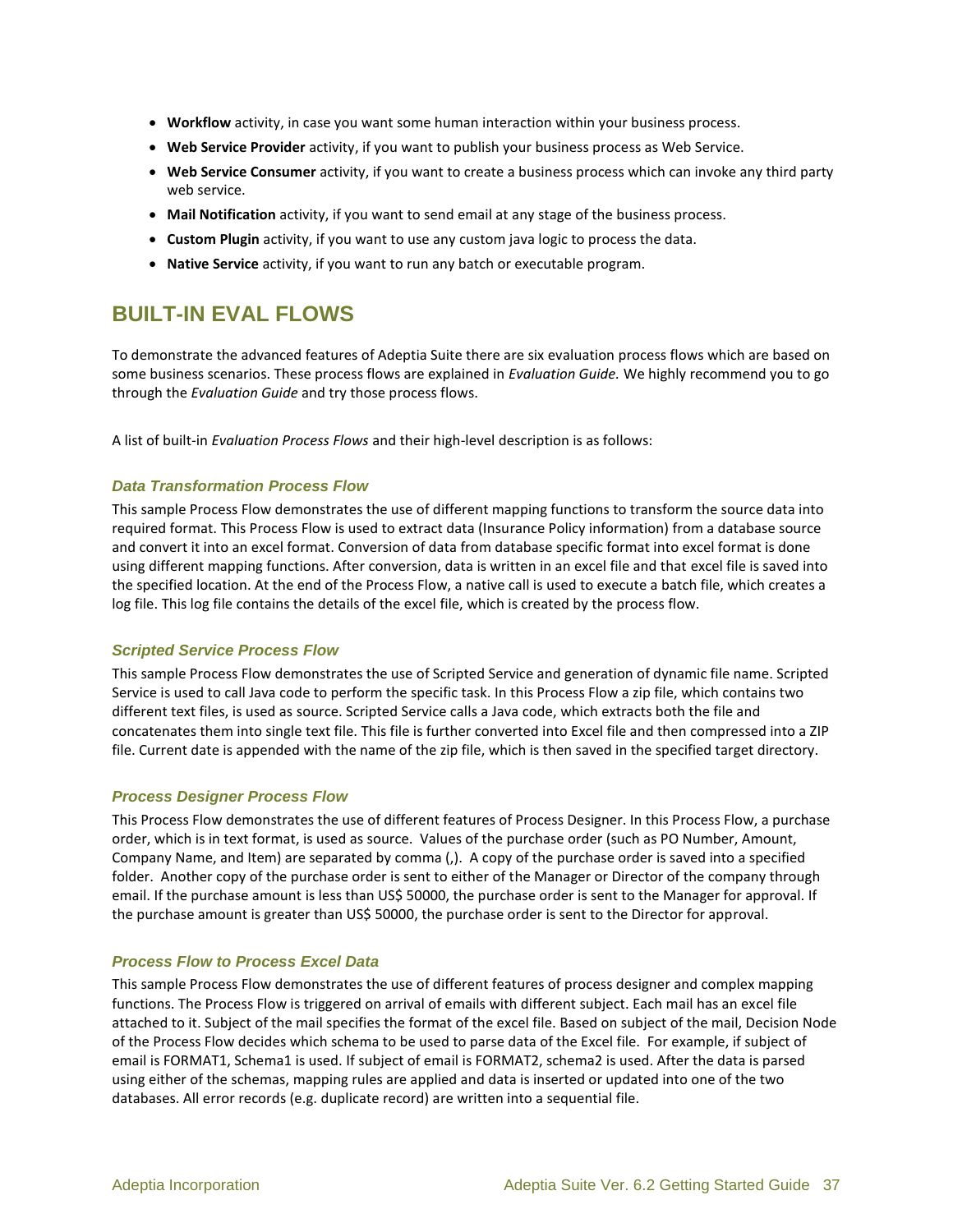#### *JMS Event Driven Process Flow*

This sample Process Flow demonstrates the use of a JMS Event for triggering a Process Flow. The JMS Event is configured to listen for the data (containing real-time stock quotes) from a JMS server. The JMS Event is registered with the Process Flow. JMS Event on receiving the data, gets fired, and in turn triggers the Process Flow. The Process Flow receives data from the JMS Event, converts it into database specific format and finally inserts the data into a database server.

#### *Record to Record Service Process Flow*

This Process Flow is used to process data of a positional file. Data of the positional file is processed record by record. One record is taken at a time, processed and finally sent to JMS server. After the record is inserted to the JMS server at the target end, an email is sent for acknowledgement and next record is taken for processing. The whole process continues till all the records of positional file at the source end are processed and inserted to the JMS server.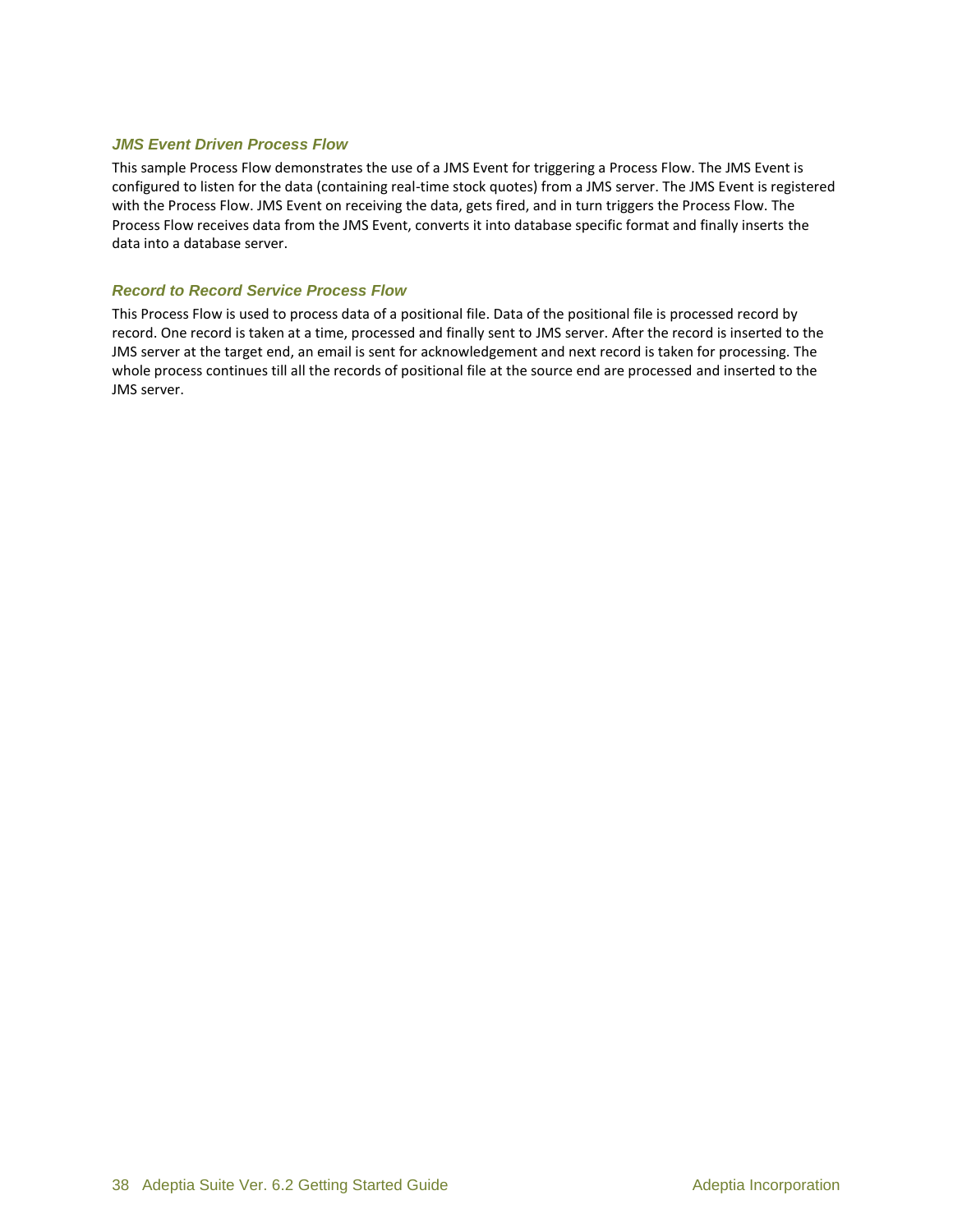## **TABLE OF FIGURES**